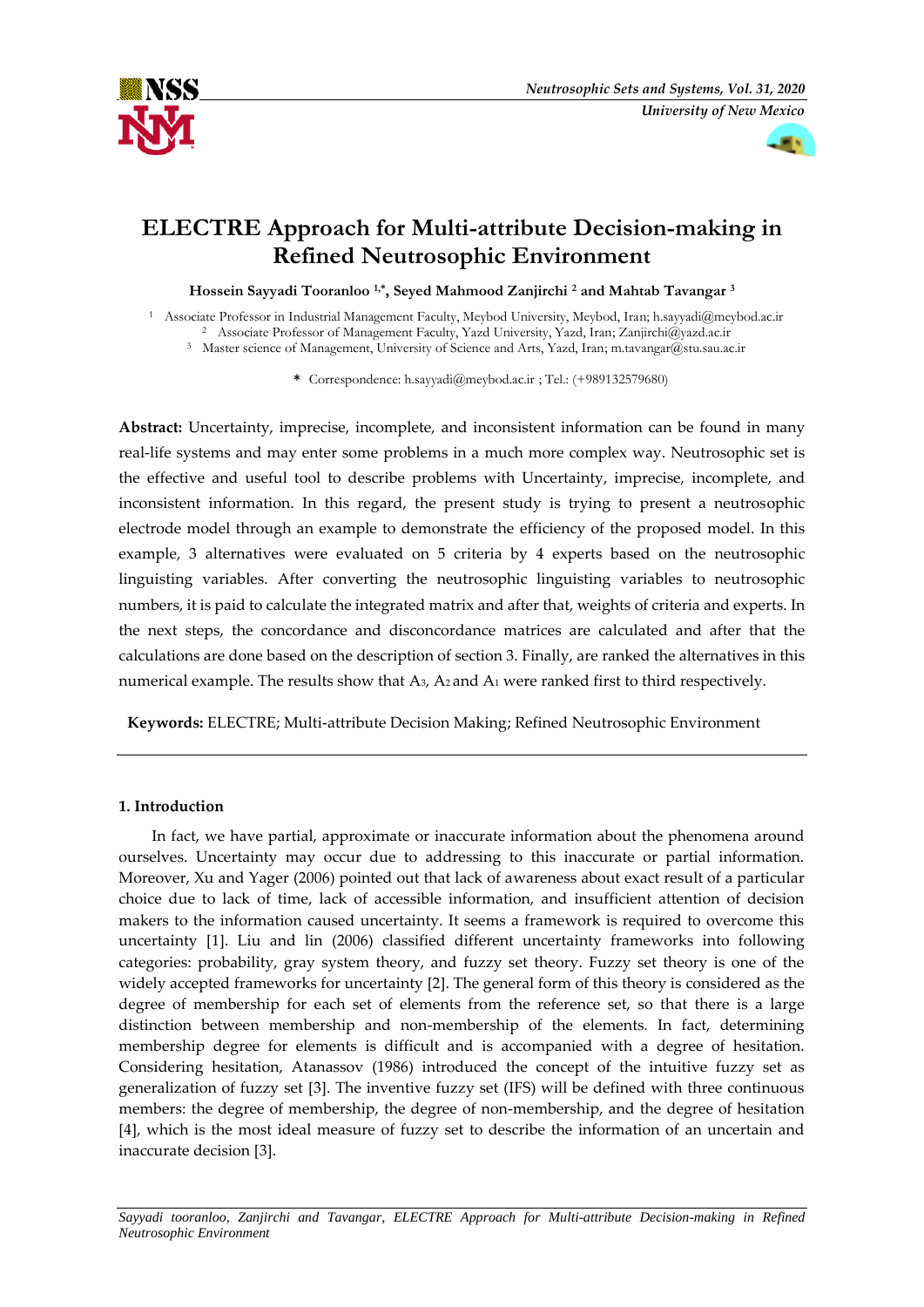Comparing to fuzzy sets, IFS is more efficient in terms of ambiguity and uncertainty. IFS is confusing and unreliable as the intuitive fuzzy set takes into account membership and non-membership degree as well as hesitation degree which seems to be one of the elements of real-world data. On the other hand, it is difficult to identify "exact values" for membership and non-membership degrees of an element due to the complexity and diversity of real-life management conditions. Therefore, presentation of membership and non-membership degrees as distance may provide appropriate measure for uncertainty, inaccuracy or ambiguity. Atanassov and Gargov (1989) introduced the concept of Interval Valued Intuitionistic Fuzzy Sets (IVIFS) with the degree of membership and the degree of non-membership, whose values are relative to real numbers as interval [5]. IVIFS is the development of a normal distance fuzzy set using the concept of the inventive fuzzy set. Intuitional fuzzy set is a new and effective tool for dealing with a variety of obscure and inaccurate variables for solving decision problems that deals with more vague and uncertain data relative to the intuitive fuzzy set [6].

Although fuzzy sets developed and prevailed, in reality, they could not handle problems with a variety of uncertainty conditions; particularly problems with indeterminate and inconsistent information are not solvable by fuzzy sets. In decision-making problems, fuzzy sets could not handle all types of uncertainty, including indeterminate and inconsistent information, in the real world [7]. In many situations, decision makers have incomplete, indeterminate, and inconsistent options relative to criteria. It has been determined that intuitive fuzzy and fuzzy decision-making analyses are inadequate to handle incomplete, indeterminate, and inconsistent information [8]. Recently Smarandache (1999) has proposed the concepts of non-rooted logic and the neutrosophic set to control these conditions [9]. The set is most appropriate tool for dealing with decision-making problems with incomplete, indeterminate, and inconsistent information while the intuitionistic fuzzy set cannot represent and handle indeterminacy and inconsistent information [10]. The neutrosophic set is a powerful framework that incorporates all the concepts of a definitive set, Fuzzy sets and Fuzzy Intuitionistic sets. The neutrosophic set is identified by three independent degrees, called the degree of accuracy, lack of reliability, and the degree of inaccuracy. These three elements are completely independent. One of the important features of this set is that each of the elements of this set not only has a certain degree of membership, but also have a definite degree of inaccuracy and lack of reliability [11]. It is important to note that, unlike IFS and IVIFS, the uncertainty gap in a neutrosophic set is clearly defined. The neutrosophic set has applications in various fields, including image processing ([12-13]), medical artificial ([14-15]), cluster analyses [16] and supplier selection [17]. Other collections have arisen since the neutrosophic collection is not easy to use in the empirical and practical problems. Wang et al. (2010) introduced a single-value neutrosophic set (SVNS) which is a specific example of a non-stereoscopic set used to handle real-life science and engineering problems [7]. The increasing growth of the neutrosophic collection as well as the pervasiveness of decision-making has led neutrosophic set to be used extensively in decision-making problems. Some uses of this collection in the decision-making process are mentioned in the following.

Ye (2013) examined multi-criteria decision-making problems by using the correlation coefficient in neutrosophic sets [18]. Ye (2014) also introduced a non-stereospecific cross-entropy cross-decision in multi-criteria decision-making problems [19]. Biswas et al. (2014) proposed a gray-based entropy method for solving multiple-decision decision problems in neutrosophic single-value sets. Biswas et al (2014) also proposed a new method for solving multi-criteria decision-making problems based on single-valued neutrosophic sets with specific weights [11].

Also In recent years, several studies have been carried out on multi-criteria decision-making techniques in the neutroscopic environment, including:

Sodenkamp et al., (2018) in a research developed a novel method that uses single-valued neutrosophic sets (NSs) to handle independent multi-source uncertainty measures affecting the reliability of experts' assessments in group multi-criteria decision-making (GMCDM) problems. In the proposed approach, the neutrosophic indicators are defined to explicitly reflect DMs' credibility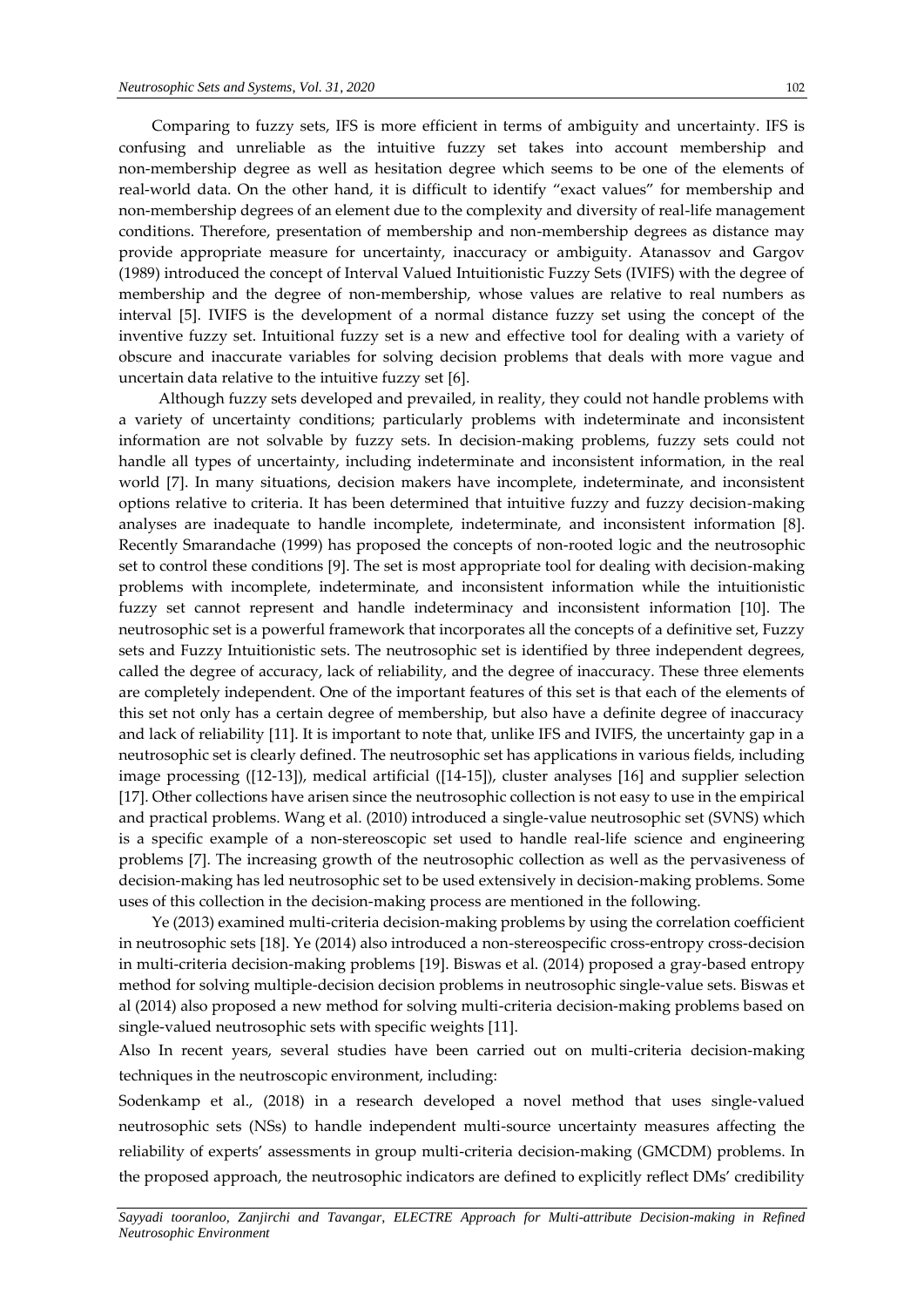(voting power), inconsistencies/errors inherent to the assessing process, and DMs' confidence in their own evaluation abilities [20]. Liu et al., (2019) in their extended the SS TN and TCN to single-valued numbers (SVNN) and proposed the SS operational laws for SVNNs. Then, they merged the prioritized aggregation (PRA) operator with SS operations, and developed the single valued neutrosophic Schweizer Sklar prioritized weighted averaging (SVNSSPRWA) operator, single valued neutrosophic Schweizer- Sklar prioritized ordered weighted averaging (SVNSSPROWA) operator, single-valued neutrosophic Schweizer-Sklar prioritized weighted geometric (SVNSSPRWG) operator, and single-valued neutrosophic Schweizer-Sklar prioritized ordered weighted geometric (SVNSSPROWG) operator. Moreover, they study some useful characteristics of these proposed aggregation operators (AOs) and proposed two decision making models to deal with multiple-attribute decision making (MADM) problems under SVN information based on the SVNSSPRWA and SVNSSPRWG operators [21]. Liu & you (2019) in their study defined a new distance measure between two linguistic neutrosophic sets (LNSs), and build a model based on the maximum deviation to obtain fuzzy measure, further, they developed the bidirectional projection-based MCGDM method with LNNs in which a weight model based on fuzzy measure is proposed where the weights of evaluation criteria is partial unknown and the interactions among criteria are considered[22]. Thong et al., (2019) in their study proposed a new concept called the Dynamic Interval-valued Neutrosophic Set (DIVNS) for such the dynamic decision-making applications [23]. In the same vein, Abdul Basset et al., have done many studies in the neutrosophic environment such as: supplier selection with group TOPSIS technique under type-2 neutrosophic number[24], project selection with a hybrid neutrosophic multiple criteria group decision making[25], evaluation Hospital medical care systems based on plithogenic sets[26], selecting supply chain with a hybrid plithogenic decision-making approach[27], solve transition difficulties with Utilizing neutrosophic theory[28], Evaluation of the green supply chain management practices[29].

ELECTRE method was introduced by Benayoun, Roy and Sussmann in 1966[30], and has been successfully and widely used in many decision-making problems including agricultural [31], medical science [32], financial [33], economics [34], project selection [35], communication and transportation ([35-36]). The origin of ELECTRE method dates back to 1965, when an European consulting firm employed a team of researchers to make a decision on real multi-criteria problems on innovation in new activities of institutions [37]. ELECTRE method uses the concept of outranking comparisons. This idea relates to the concepts of coordination, inconsistency, and non-rank, deriving from real world applications [38]. The method uses the consistency and inconsistency indices for analyzing non-ranked comparisons between the options [39]. ELECTRE method was developed and different types of this method which are proposed to overcome in decision making conditions are among these methods ELECTRE I, ELECTRE II, ELECTRE III, ELECTRE IV, ELECTRE TRI-C and ELECTRE IS ( [37],[39],[40-41]) .

Given the extension of this method, it is worth noting that the ELECTRE method as an efficient and useful method in management research has not yet been developed in the context of the neutrosophic ambiguity. For this purpose, the present paper seeks to develop a neutrosophic ELECTRE method based on intuitive fuzzy ELECTRE method.

#### **2. Refined Neutrosophic Environment**

Neutrosophy has been proposed by Smarandache [42-43] as a new branch of philosophy, with ancient roots, dealing with "the origin, nature and scope of neutralities, as well as their interactions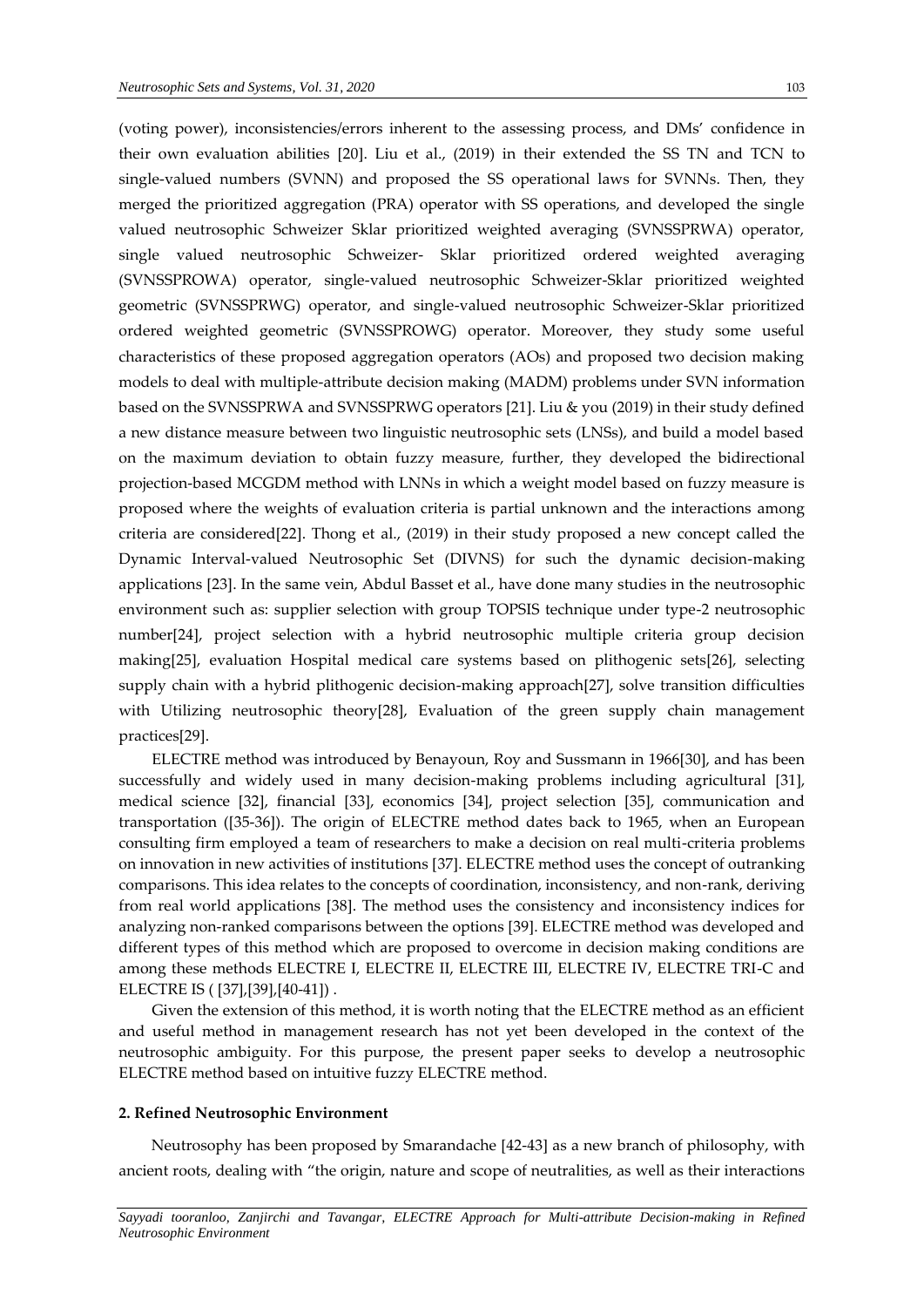with different ideational spectra". The fundamental thesis of neutrosophy is that every idea has not only a certain degree of truth, as is generally assumed in many-valued logic contexts, but also a falsity degree and an indeterminacy degree that have to be considered independently from each other. Smarandache seems to understand such "indeterminacy" both in a subjective and an objective sense, i.e. as uncertainty as well as imprecision, vagueness, error, doubtfulness, etc [44]. In this section, some basic concepts and definitions of NSs and SNSs are briefly reviewed.

#### *2.1. NS and SNSs*

In this subsection, the definitions and operations of NSs and SNSs are introduced.

**Definition 1.** Let  $X$  is a space of points (objects), with a generic element in  $X$  denoted by  $x$ . A neutrosophic set  $A$  in  $X$  is characterized by a truth-membership function  $T_{\scriptscriptstyle A}\big(x\big)$ , an indeterminacy- membership function  $I_{\scriptscriptstyle A}(X)$  and a falsity-membership function  $F_{\scriptscriptstyle A}\big(x\big)$  . The functions  $T_{\scriptscriptstyle A}(x)$ ,  $I_{\scriptscriptstyle A}(X)$  and  $\,F_{\scriptscriptstyle A}(x)\,$  are real standard or nonstandard subsets of  $\,$   $]$ 0−,1+[[9, 45]. In other words,  $T_A(x): X \to [0-,1+[, I_A(x): X \to [0-,1+[, \text{ and } F_A(x): X \to [0-,1+[, \text{ we}]$ have no restriction on the sum of  $T_A(x)$  ,  $I_A(x)$  and  $F_A(x)$  ; thus, 0 – ≤ sup  $T_A(x)$  + sup  $I_A(x)$  + sup  $F_A(x)$  ≤ 3 + [46].

In other form, the neutrosophic set A is an object having the following form  $A = \{ (T_A(X), I_A(X), F_A(X), x \in X) \}.$ 

The set  $I_A(X)$  may represent not only indeterminacy, but also vagueness, uncertainty, imprecision, error, contradiction, undefined, unknown, incompleteness, redundancy, etc.[44],[47]. In order to catch up vague information, an indeterminacy-membership degree can be split into subcomponents, such as ''contradiction,'' ''uncertainty'', and ''unknown''[48].

**Definition 2.** A neutrosophic set A is contained in the other neutrosophic set *B* , denoted by  $A \subseteq B$  if and only if  $\inf T_A(x) \le \inf T_B(x)$ ,  $\sup T_A(x) \le \sup T_B(x)$ ,  $\inf T_A(x) \ge \inf T_B(x)$ ,  $\sup I_A(x) \ge \sup I_B(x)$ ,  $\inf F_A(x) \ge \inf F_B(x)$ , and  $\sup F_A(x) \ge \sup F_B(x)$  for every x in *X* [9].

**Definition** 3. The complement of a neutrosophic set  $A$  is denoted by  $A<sup>c</sup>$  and is defined as  $T_A^c(x) = \{1^+\} - T_A(x)$ ,  $T_A^c(x) = \{1^+\} - T_A(x)$ , and  $F_A^c(x) = \{1^+\} - F_A(x)$  for every x in X [9].

Since it is hard to use NSs to solve practical problems, so Wang et al introduced Single-valued neutrosophic sets that can be used in real scientific and engineering applications.

## *2.2. Single-valued neutrosophic sets*

Single-valued neutrosophic set is a special case of neutrosophic set. In this section, some basic definitions, operations, and properties regarding single valued neutrosophic sets are introduced.

**Definition 4.** Let  $X$  be a space of points (objects) with generic elements in  $X$  denoted by  $x$ . An *SVNS <sup>A</sup>* in *X* is characterized by the truth-membership function  $T_{\scriptscriptstyle A}(x)$  , indeterminacy-membership function  $I_{\scriptscriptstyle A}(x)$ , and falsity-membership function  $F_{\scriptscriptstyle A}(x)$ . For each point *x* in *X*,  $T_A(x)$ ,  $I_A(x)$ ,  $F_A(x) \in [0,1]$  [7].

Therefore, an *SVNS A* can be written as:

$$
A = \left\{ \left\langle x, T_A(x), I_A(x), F_A(x) \right\rangle | x \in X \right\}
$$

The following expressions are defined in[7] for *SVNSs A*, *B* :

1-  $A \subseteq B$  if and only if  $T_A(x) \le T_B(x)$ ,  $I_A(x) \ge I_B(x)$ ,  $F_A(x) \ge F_B(x)$  for any x in X,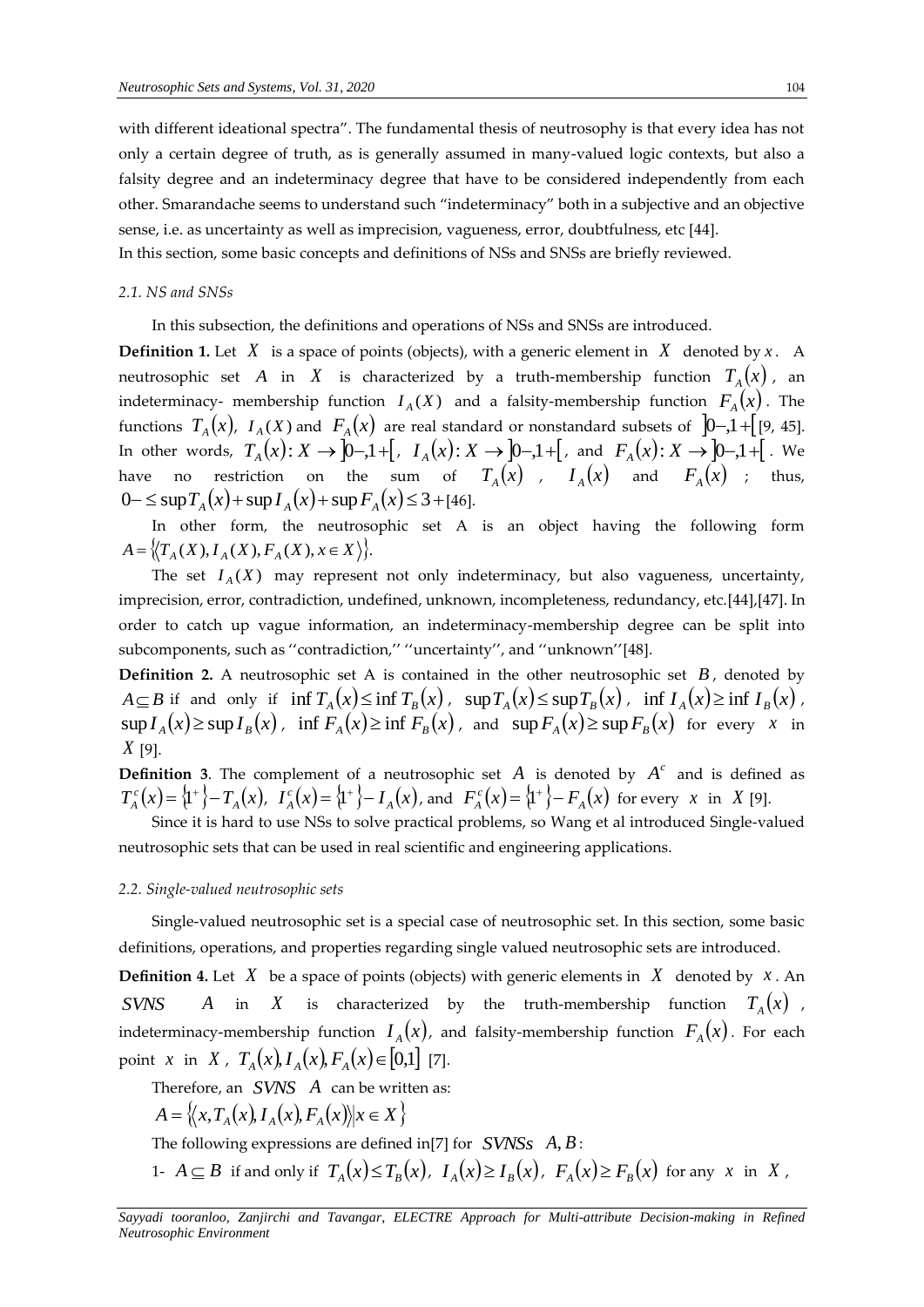2- 
$$
A = B
$$
 if and only if  $A \subseteq B$ ,  $B \subseteq A$ ,  
3-  $A^c = \{(x, F_A(x),1 - I_A(x), T_A(x)) | x \in X\}$ .

For convenience, an *SVNS A* is denoted by the simplified symbol  $A = \{T_A(x), I_A(x), F_A(x)\}\$  for any *x* in *X*. For two *SVNSs A* and *B*, the operational relations are defined by [7].

1- 
$$
A \cup B = \langle \max(T_A(x), T_B(x)), \min(T_A(x), T_B(x)), \min(F_A(x), F_B(x)) \rangle
$$
 for any x in X,  
\n2-  $A \cap B = \langle \min(T_A(x), T_B(x)), \max(T_A(x), T_B(x)), \max(F_A(x), F_B(x)) \rangle$  for any x in X,  
\n3-  $A \oplus B = \langle T_A(x) + T_B(x) - T_A(x)T_B(x), T_A(x)I_B(x), F_A(x)F_B(x) \rangle$  for any x in X,  
\n4-  $A \otimes B = \langle T_A(x)T_B(x), T_A(x) + T_B(x) - T_A(x)I_B(x), F_A(x) + F_B(x) - F_A(x)F_B(x) \rangle$  for any  
\n n X,

*x* in

5.  $\lambda A = \langle 1 - (1 - T_A(x))^{\lambda}, (I_A(x))^{\lambda}, (F_A(x))^{\lambda} \rangle, \lambda > 0$  for any x in X [35], 6.  $A^{\lambda} = \langle (T_A(x))^{\lambda}, 1 - (1 - I_A(x))^{\lambda}, 1 - (1 - F_A(x))^{\lambda} \rangle, \lambda > 0$  for any x in X [35]. 7-  $\Delta A = \langle \min(T_A(x) + I_A(x), 1), 0, F_A(x) \rangle$  for any x in X, 8-  $\nabla A = \langle T_A(x), 0, \min(F_A(x) + I_A(x), 1) \rangle$  for any *x* in *X*.

# *2.3* . *Neutrosophic refined set*

Let A be a neutrosophic refined set.

 $A = \Big\langle x, (T_A^1(x_i), T_A^2(x_i), \ldots, T_A^m(x_i)) (I_A^1(x_i), I_A^2(x_i), \ldots, I_A^m(x_i)) (F_A^1(x_i), F_A^2(x_i), \ldots, F_A^m(x_i)) \Big\rangle : x \in X \Big\}$ where  $T_A^j(x_i)$ :  $X \in [0,1]$ ,  $I_A^j(x_i)$ :  $X \in [0,1]$ ,  $F_A^j(x_i)$ :  $X \in [0,1]$ ,  $j = 1,2,...,m$  such that  $0 \leq \sup T_A^j(x_i) + \sup T_A^j(x_i) + \sup F_A^j(x_i) \leq 3$ ,  $j = 1, 2, ..., m$  for any  $x \in X$  . Now,  $(T_{A}^{j}(x_{i}), I_{A}^{j}(x_{i}), F_{A}^{j}(x_{i}))$ *i A j i A*  $T_A^j(x_i)$ ,  $I_A^j(x_i)$ ,  $F_A^j(x_i)$ ) are the truth-membership sequence, indeterminacy-membership sequence, and falsity-membership sequence of the element x, respectively. Also, m is called the dimension of neutrosophic refined sets *A* [50].

## *2.4. Distance between two SVNSs*

Majumdar and Samanta [51] studied similarity and entropy measure by incorporating Euclidean distances of neutrosophic sets.

2.4.1. Euclidean distance between two SVNSs

Let 
$$
A = \{(x_i : T_A(x_i), I_A(x_i), F_A(x_i)), i = 1, 2, ..., n\}
$$
 and

 $B=\{(x_i:T_B(x_i),I_B(x_i),F_B(x_i)\}, i=1,2,\ldots,n\}$  be  $SVNSs$ . Then the Euclidean distance between

two  $\emph{SVNSs}$   $\emph{A}$  and  $\emph{B}$  can be defined as follows[48]:

$$
E(A,B) = \sqrt{\sum_{i=1}^{n} ((T_A(x_i) - T_B(x_i))^2 + (I_A(x_i) - I_B(x_i))^2 + (F_A(x_i) - F_B(x_i))^2)}
$$
(1)

The normalized Euclidean distance between two  $\left| \textit{S V N S S \text{ } }A \text{ } \right.$  and  $\left| \textit{B} \right|$  can be defined as follows:

$$
E_N(A, B) = \sqrt{\frac{1}{3n} \sum_{i=1}^n \left( \left( T_A(x_i) - T_B(x_i) \right)^2 + \left( I_A(x_i) - I_B(x_i) \right)^2 + \left( F_A(x_i) - F_B(x_i) \right)^2 \right)}
$$
(2)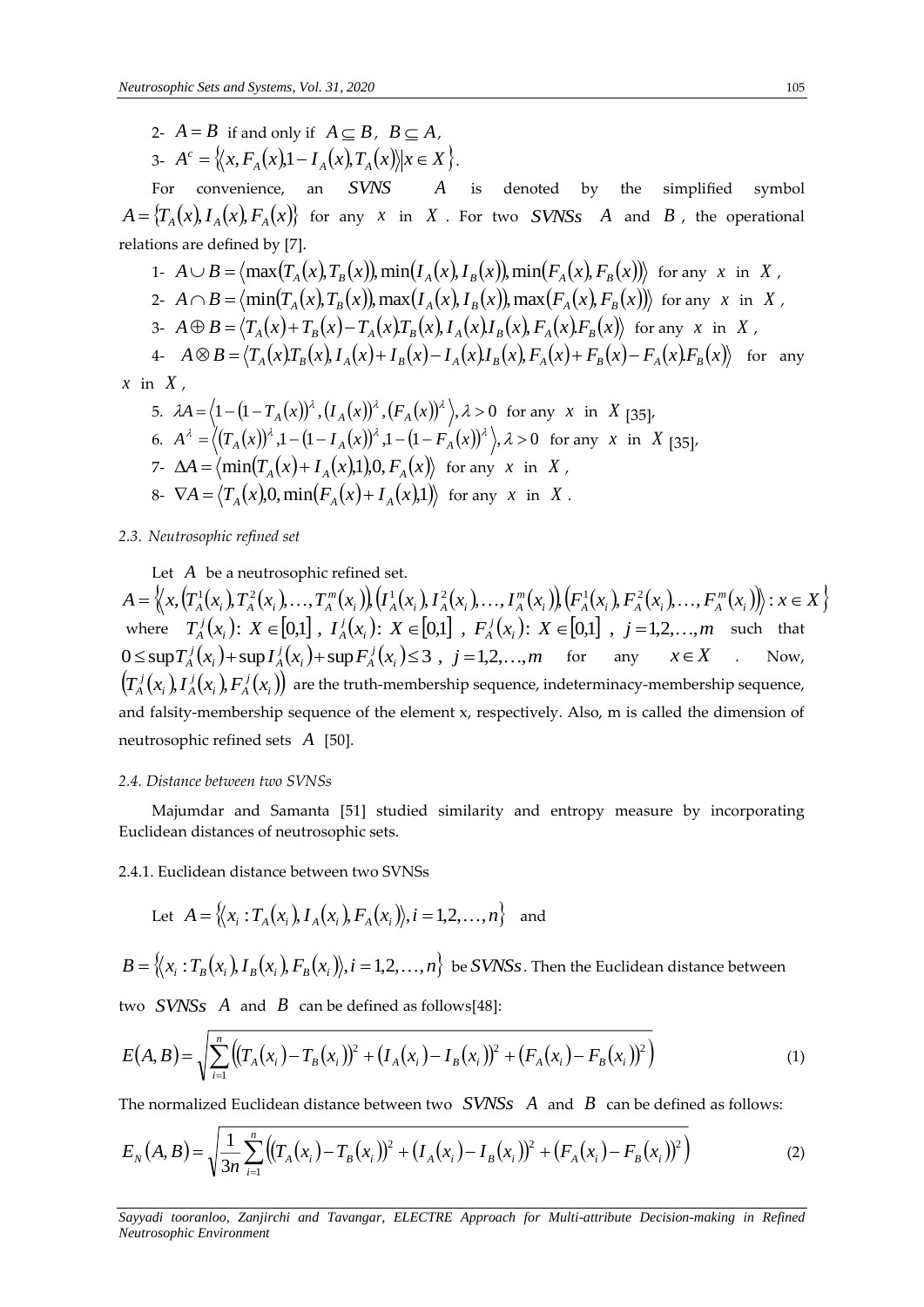## 2.4.2. The Hamming distance between two SVNSs

the Hamming distance between two  $\it SVNSs$   $\it A$  and  $\it B$  can be defined as follows[51]:

$$
L_{Ham}(A,B) = \sum_{i=1}^{n} \{T_A(x_i) - T_B(x_i)\} + |I_A(x_i) - I_B(x_i)| + |F_A(x_i) - F_B(x_i)|\}
$$
(3)

The normalized Hamming distance between two SVNSs  $\,A\,$  and  $\,B\,$  can be defined as follows:

$$
L_{Ham(N)}(A,B) = \frac{1}{3n} \sum_{i=1}^{n} \left\{ T_A(x_i) - T_B(x_i) \right\} + \left| I_A(x_i) - I_B(x_i) \right| + \left| F_A(x_i) - F_B(x_i) \right| \tag{4}
$$

### *2.5. Crispfication of a neutrosophic set*

Let 
$$
A = \langle (x_i : T_{A_j}(x_i), I_{A_j}(x_i), F_{A_j}(x_i)) \rangle
$$
,  $j = 1, 2, ..., n$  be *n SVNSs*. The equivalent crisp

number of each  $W_j$  can be defined as [11]:

$$
W_j^c = \frac{1 - \sqrt{\frac{((1 - T_{A_j}(x_i))^2 + (I_{A_j}(x_i))^2 + (F_{A_j}(x_i))^2)}{3}}}{\sum_{i=1}^n \left\{1 - \sqrt{\frac{((1 - T_{A_j}(x_i))^2 + (I_{A_j}(x_i))^2 + (F_{A_j}(x_i))^2}{3}}\right\}}
$$
\n
$$
W_j^c \ge 0, \sum_{k=1}^p W_j^c = 1
$$
\n(5)

## **3. ELECTRE approach**

The ELECTRE approach is employed to identify the best alternative. The ELECTRE approach can be presented as follows (including 9 steps):

**Step 1.** Determining the decision matrix: Assume that  $A = \{A_1, A_2, \ldots, A_m\}$  is the set of alternatives with the set C of *n* criteria,  $C = \{C_1, C_2, ..., C_n\}$ ,  $D = \left(d_{ij}\right)_{m \times n}$  is the decision matrix, and  $W = \{W_1, W_2, \ldots, W_n\}$  is the weight vector of criteria that the sum of weight of all criteria is equal to 1.

 **Table 1.** Single-valued neutrosophic set decision matrix

|                               | Criteria<br>alternatives | $C_1$ |                                                                                                                 |          | $C_n$                                          |
|-------------------------------|--------------------------|-------|-----------------------------------------------------------------------------------------------------------------|----------|------------------------------------------------|
|                               | $A_{1}$                  |       | $\left\langle d_{11}\right\rangle \quad \left\langle d_{12}\right\rangle$                                       | $\cdots$ | $\langle d_{1n} \rangle$                       |
| $D = (d_{ij})_{m \times n} =$ | A,                       |       | $\left\langle d_{\text{21}}\right\rangle \quad \left\langle d_{\text{22}}\right\rangle$                         | .        | $\langle d_{\scriptscriptstyle 2n}^{} \rangle$ |
|                               |                          |       |                                                                                                                 |          |                                                |
|                               | $A_{m}$                  |       | $\left\langle d_{\scriptscriptstyle{m1}}\right\rangle\quad\left\langle d_{\scriptscriptstyle{m2}}\right\rangle$ |          | $\cdots \langle d_{mn} \rangle$                |
|                               | $W_{i}$                  | $W_1$ | $W_2$                                                                                                           |          | $W_n$                                          |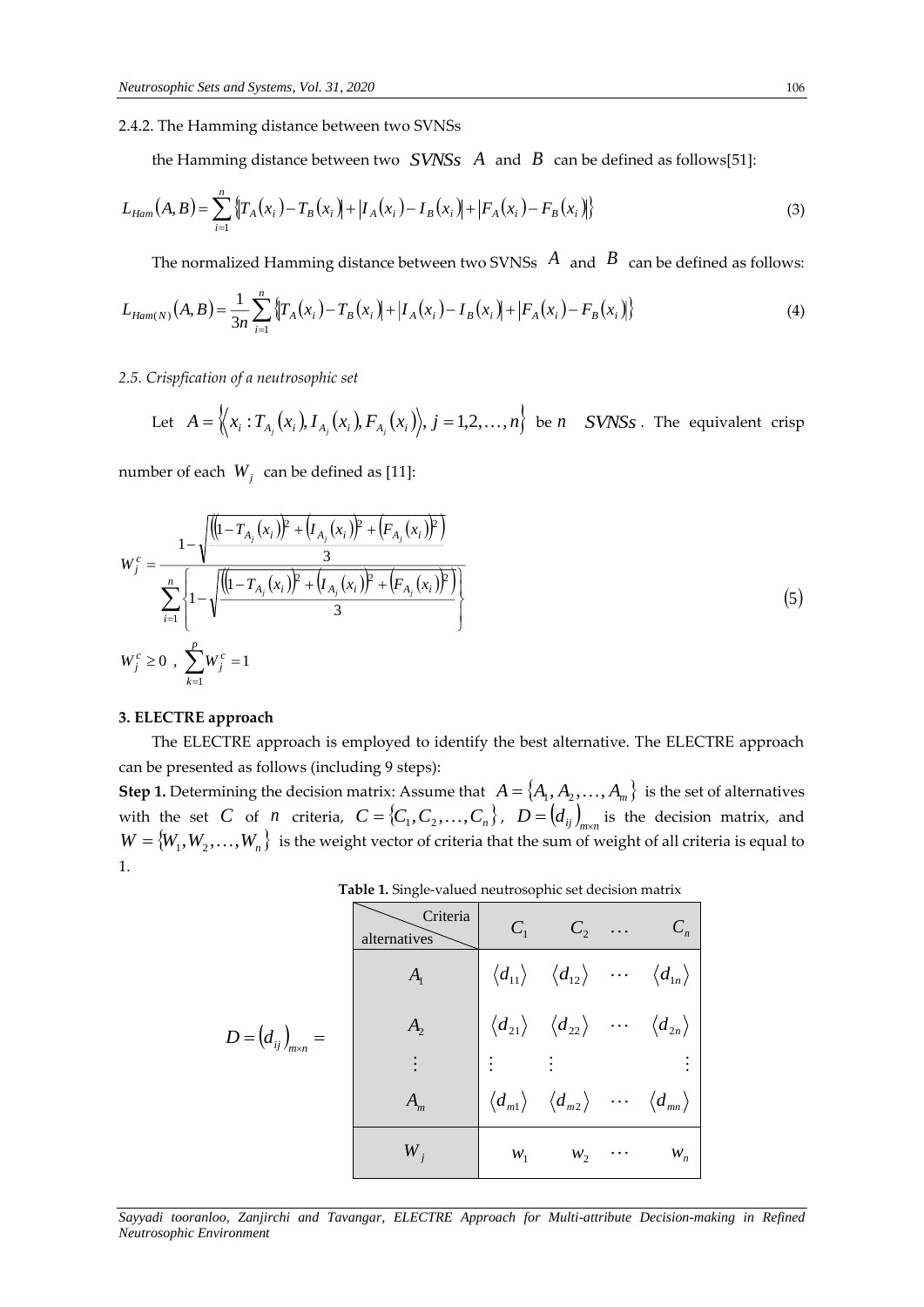Here,  $d_{ij}$   $(i = 1, 2, ..., m$  *and*  $j = 1, 2, ..., n)$  are all single-valued neutrosophic numbers.

Here,  $\,\lambda\,\,$  is the vector of experts' weight, based on which the opinion of experts is aggregated. **Step 2.** Aggregate the decision makers (DMs') opinion to construct an neutrosophic decision matrix Let  $r_{ij}^k = (T_{ij}^k, I_{ij}^k, F_{ij}^k)$ *ij k ij k ij*  $r_{ij}^k =$   $\left(T_{ij}^k$  ,  $I_{ij}^k$  ,  $F_{ij}^k$   $\right)$  be the neutrosophic number provided by  $\left| DM \right|_k$  on the assessment of

 $A_i$  with respect to  $\,C_j^{}\,$  . The aggregated neutrosophic rating of alternatives with respect to each

criterion is calculated based on neutrosophic weighted averaging (*NWA*) operator as:

$$
r_{ij}^{k} = NWA(r_{ij}^{(1)}, r_{ij}^{(2)}, \dots, r_{ij}^{(l)})
$$
  
=  $\left\langle 1 - \prod_{k=1}^{l} (1 - T_{ij}^{(k)})^{\lambda_k}, \prod_{k=1}^{l} (T_{ij}^{(k)})^{\lambda_k}, \prod_{k=1}^{l} (F_{ij}^{(k)})^{\lambda_k} \right\rangle$  (6)

**Step 3.** Determining the weights of criteria: There are various ways to determine the weights of the criteria.

Let  $w_j^k = (T_j^k, I_j^k, F_j^k)$ *j k j k j*  $w_j^k =$   $\left(T_j^k, I_j^k, F_j^k\right)$  be the weight of criterion  $C_j$  given by  $K^{th}$  decision-maker  $DM$  . The aggregated neutrosophic weights  $\left( w_{j}\right) \,$  of criteria are calculated by

$$
w_j = \lambda_1 w_j^{(1)} \cup \lambda_2 w_j^{(2)} \cup \ldots \cup \lambda_k w_j^{(k)}
$$
  
=  $\left\langle 1 - \prod_{k=1}^l (1 - T_{ij}^{(k)})^{\lambda_k}, \prod_{k=1}^l (I_{ij}^{(k)})^{\lambda_k}, \prod_{k=1}^l (F_{ij}^{(k)})^{\lambda_k} \right\rangle$  where  $w_j = (T_j, I_j, F_j)$ ,  $j = 1, 2, ..., n$ 

**Step 4.** Determining the concordance and discordance sets: In this step the concordance and discordance sets are determined. The concordance set can be classified in different types of the concordance sets as strong concordance set, moderate concordance set and weak concordance set. It is the same for the discordance sets.

the strong concordance set is determined as follows:

$$
C_{kl} = \left\{ j \middle| T_{kj} \ge T_{lj}, F_{kj} < F_{lj}, I_{kj} < I_{lj} \right\} \tag{7}
$$

moderate concordance set is as follows:

$$
C'_{kl} = \left\{ j \middle| T_{kj} \ge T_{lj}, F_{kj} < F_{lj}, I_{kj} \ge I_{lj} \right\} \tag{8}
$$

weak concordance set is as follows:

$$
C''_{kl} = \left\{ j \middle| T_{kj} \ge T_{lj}, F_{kj} \ge F_{lj} \right\} \tag{9}
$$

The strong discordance set can be determined in ELECTRE method as follows:

$$
D_{kl} = \left\{ j \Big| T_{kj} < T_{lj}, F_{kj} \ge F_{lj}, I_{kj} \ge I_{lj} \right\} \tag{10}
$$

moderate discordance set is as follows:

$$
D'_{kl} = \left\{ j \Big| T_{kj} < T_{lj}, F_{kj} \ge F_{lj}, I_{kj} < I_{lj} \right\} \tag{11}
$$

weak discordance set is as follows: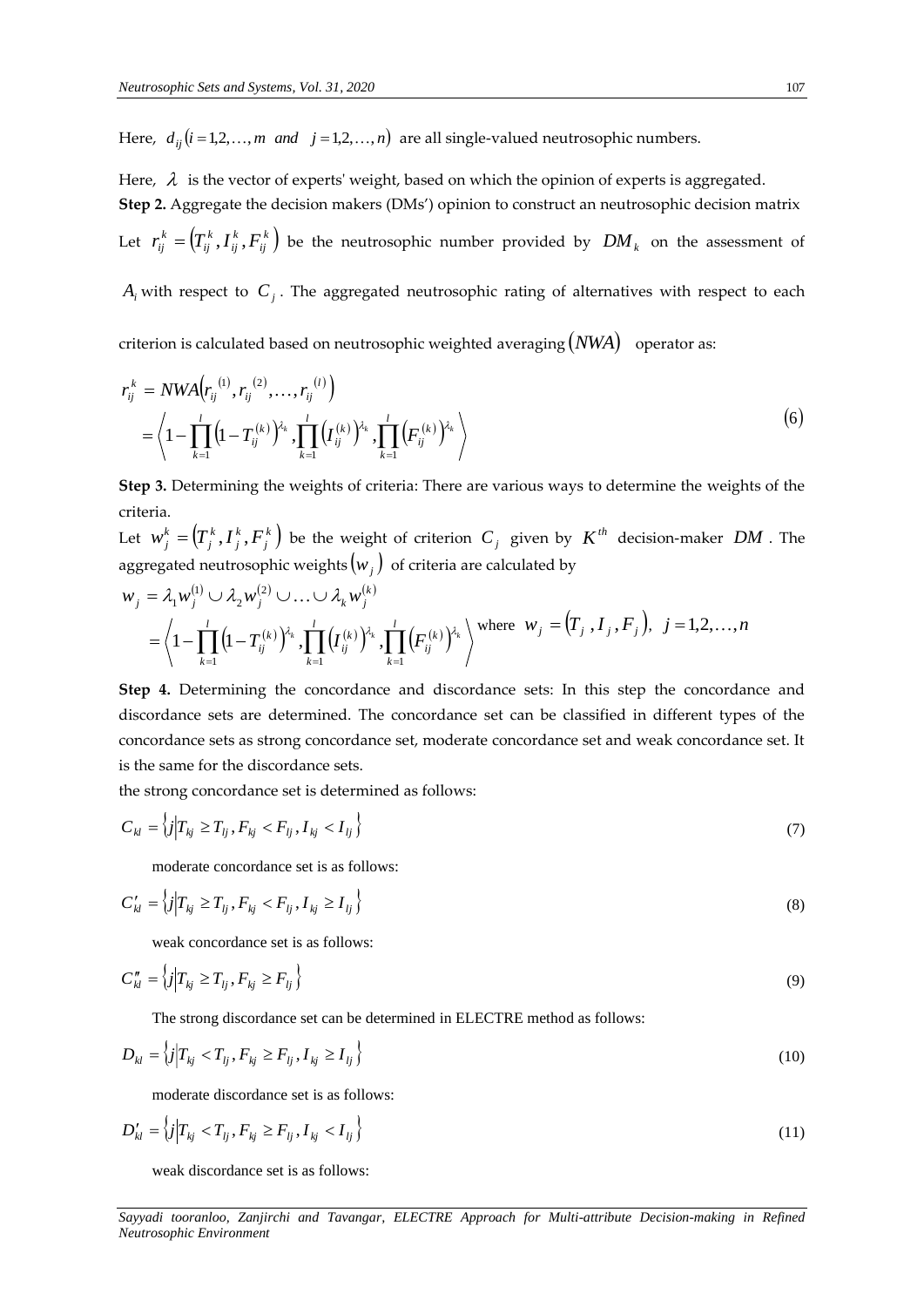$$
D''_{kl} = \left\{ j \middle| T_{kj} < T_{lj}, F_{kj} < F_{lj} \right\} \tag{12}
$$

Decision makers give weights in different sets.  $W_c$  ,  $W_{c'}$  ,  $W_{c''}$  ,  $W_{D}$  ,  $W_{D'}$  and  $W_{D''}$  are the weights of the strong concordance, moderate concordance, weak concordance, strong discordance, moderate discordance and weak discordance sets, respectively.

The concepts of concordance sets and discordance sets are used for calculating concordance sets and discordance matrixes and then determining the aggregate dominance matrix.

**Step 5.** Constructing the concordance and discordance matrixes: The relative value of the concordance set is measured through the concordance index. the concordance index shows that the relative dominance of certain alternative over a competing alternative. The concordance index  $\,$   $\,g_{\,\,k}$ between  $A_k$  and  $A_l$  is defined as:

$$
C_{kl} = w_C \times \sum_{j \in C_{kl}} w_j + w_{C'} \times \sum_{j \in C_{kl}'} w_j + w_{C''} \times \sum_{j \in C_{kl}'} w_j
$$
\n(13)

The concordance matrix  $C$  is defined as follows:

$$
D_M'' = \{j | T_{kj} < T_{ij}, F_{kj} < F_{ij}\}
$$
\nDecision makers give weights in differ  
\nweights of the strong concordance, model  
\nmoderate discordance and weak discordance  
\ndiscordance matrixes and then determin  
\nStep 5. Constructing the concordance  
\nconcordance set is measured through the  
\nrelative dominance of certain alternative c  
\nbetween  $A_k$  and  $A_l$  is defined as:  
\n
$$
C_M = w_C \times \sum_{j \in C_M} w_j + w_{C'} \times \sum_{j \in C_M'} w_j + w_{C'}
$$
\nThe concordance matrix  $C$  is defined as:  
\n
$$
C_M = w_C \times \sum_{j \in C_M} w_j + w_{C'} \times \sum_{j \in C_M'} w_j + w_{C'}
$$
\nThe concordance matrix  $C$  is defined as:  
\n
$$
C = \begin{bmatrix} - & c_{12} & \dots & c_{1m} \\ c_{21} & - & c_{23} & \dots & c_{2m} \\ \dots & \dots & & \dots & & \dots \\ c_{m-1}) & \dots & \dots & & \dots \\ c_{m-1}) & \dots & \dots & & \dots \\ c_{m-1}) & \dots & \dots & c_{m(m-1)} \end{bmatrix}
$$
\nIt is obvious that a higher value of  $c_M$  indi  
\nbetween  $A_k$  and  $A_l$  is defined as:  
\n
$$
d_M = \frac{\sum_{j \in D_M} w_j \times dis(X_{kj}, X_{ij})}{\max dis(X_{kj}, X_{ij})}
$$
\n
$$
d_{iS}(X_{kj}, X_{ij}) = \sqrt{\frac{1}{2} ((T_{kj} - T_{ij})^2 + (I_{kj} - I_{ij})^2 + (I_{kj} - I_{ij})^2} = \sqrt{\frac{1}{2} ((T_{kj} - T_{ij})^2 + (I_{kj} - I_{ij})^2 + (I_{kj} - I_{ij})^2} = \sqrt{\frac{1}{2} ((T_{kj} - T_{ij})^2 + (I_{kj} - I_{ij})^2} = \sqrt{\frac{1}{2} ((T_{kj} - T_{ij})^2 + (I_{kj} - I_{ij})^2} = \sqrt{\frac{1}{2} ((T_{kj} - T_{ij})^2 + (I_{kj} - I_{ij
$$

It is obvious that a higher value of  $c_{kl}$  indicates that  $A_k$  is preferred to  $A_l$ . The discordance index  $d_{kl}$ between  $A_k$  and  $A_l$  is defined as:

$$
d_{kl} = \frac{\max_{j \in D_{kl}} w_D^* \times dis(X_{kj}, X_{lj})}{\max_{j \in J} dis(X_{kj}, X_{lj})}
$$
(14)

$$
dis(X_{kj}, X_{ij}) = \sqrt{\frac{1}{2} ((T_{kj} - T_{ij})^2 + (I_{kj} - I_{ij})^2 + (F_{kj} - F_{ij})^2)}
$$

 $w^*$  *D* is equal to  $W_D$ ,  $W_{D'}$  and  $W_{D''}$  depending on the different types of discordance sets. The discordance matrix *D* is defined as follows:

$$
D = \begin{bmatrix} - & d_{12} & \dots & \dots & d_{1m} \\ d_{21} & - & d_{23} & \dots & d_{2m} \\ \dots & \dots & - & \dots & \dots \\ d_{(m-1)1} & \dots & \dots & - & d_{(m-1)m} \\ d_{m1} & d_{m2} & \dots & d_{m(m-1)} & - \end{bmatrix}
$$

**Step 6.** Constructing the concordance and discordance dominance matrixes: The concordance dominance matrix F can be calculated with aid of a threshold value for the concordance index.

When concordance index of  $c_{kl}$  does not exceed the minimum specified boundary value, or  $c_{kl} \geq \overline{c}$  , only  $A_k$  has the chance of mastery over  $A_l$ .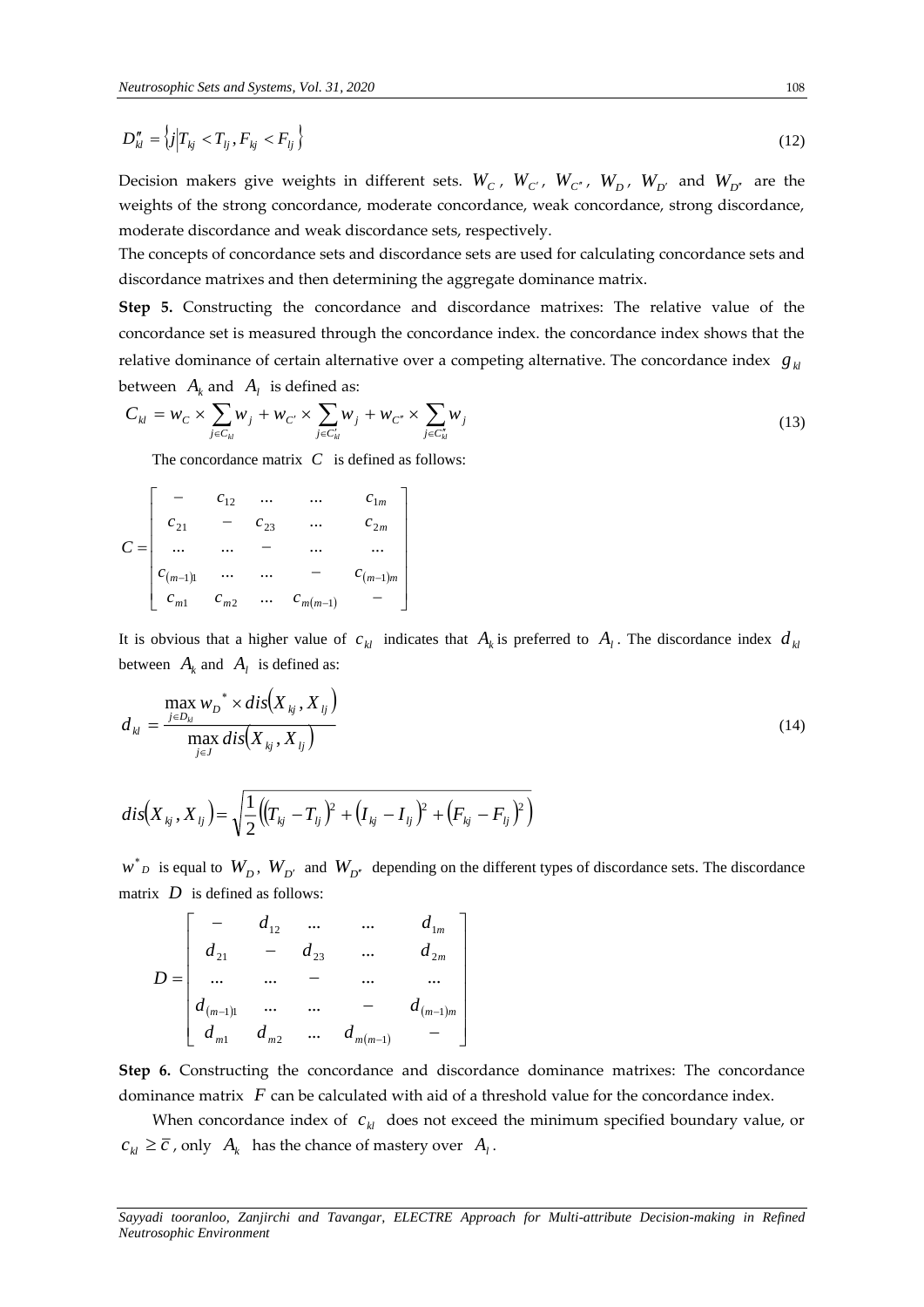$$
\overline{c} = \frac{\sum_{k=1, k \neq l}^{m} \sum_{l=1, l \neq k}^{m} c_{kl}}{m \times (m-1)}
$$
(15)

Based on the boundary value of Boolean F matrix, each element of this matrix is as follows:

If 
$$
c_M \ge \overline{c}
$$
  
\nIf  $c_M < \overline{c}$   
\nIf  $c_M < \overline{c}$   
\nIf  $f_M = 0$ 

In this matrix, element 1 indicates mastery of an option with respect to other elements.

The discordance dominance matrix  $\,G\,$  can be calculated with aid of a threshold value for the discordance index.

This matrix is built for discordance index of  $d_{kl}$  like F matrix with a boundary value of  $d$  .  $g_{kl}$ element of discordance dominance matrix G is measured as follows:

$$
\bar{d} = \frac{\sum_{k=1, k \neq l}^{m} \sum_{l=1, l \neq k}^{m} d_{kl}}{m \times (m-1)}
$$
(16)

The following equations are established:

If 
$$
d_{kl} \ge \overline{d}
$$
  
\nIf  $d_{kl} < \overline{d}$   
\nIf  $d_{kl} < \overline{d}$   
\nIf  $\overline{d}_{kl} = 0$ 

Each element of matrix G indicates mastery relations between two options.

**Step 7.** Determining the aggregate dominance matrix: Thus, step is to calculated the intersection of the concordance dominance matrix  $F$  and the discordance dominance matrix  $G$ . Each of elements of this matrix  $\,\pmb e_{kl}\,$  is defined as follows:

 $e_{kl} = f_{kl} \times g_{kl}$ 

**Step 8.** Eliminate the less favorable alternatives: The aggregate dominance matrix E provides orders of relative preferences of options. If  $e_{kl} = 1$ , it means that  $A_k$  is preferable to  $A_l$  for both concordance and disharmony criteria, but  $A_k$  still has a chance of mastery over other options. Conditions where  $A_k$  cannot be mastered in ELECTERE method are as follows:

| When at least a l is equal to one. | $e_{ij} = 1, l = 1, 2, , m, k \neq l$           |
|------------------------------------|-------------------------------------------------|
| For all of i                       | $e_{ij} = 0, i = 1, 2, , m, i \neq k, i \neq l$ |

Application of these conditions seems difficult, but mastery options can be easily identified in E matrix. If each column of matrix E has at least an element with value 1, this column is mastered by its other studied rows. Therefore, columns with element 1 will be easily removed.

**Step 9.** Using the ranking process proposed by Wu and Chen**:** Since ELECTERE method cannot rank all options, we use proposed method by Wu and Chen[52] for ranking options. Steps of this method are as follows.

Step 9.1. Determining concordance matrix c : This step uses ideal TOPSIS solution method. If  $c^*$  is the largest value of concordance matrix, matrix  $c'$  will be obtained by calculation of the following equation.

*Sayyadi tooranloo, Zanjirchi and Tavangar, ELECTRE Approach for Multi-attribute Decision-making in Refined Neutrosophic Environment* 

 $(17)$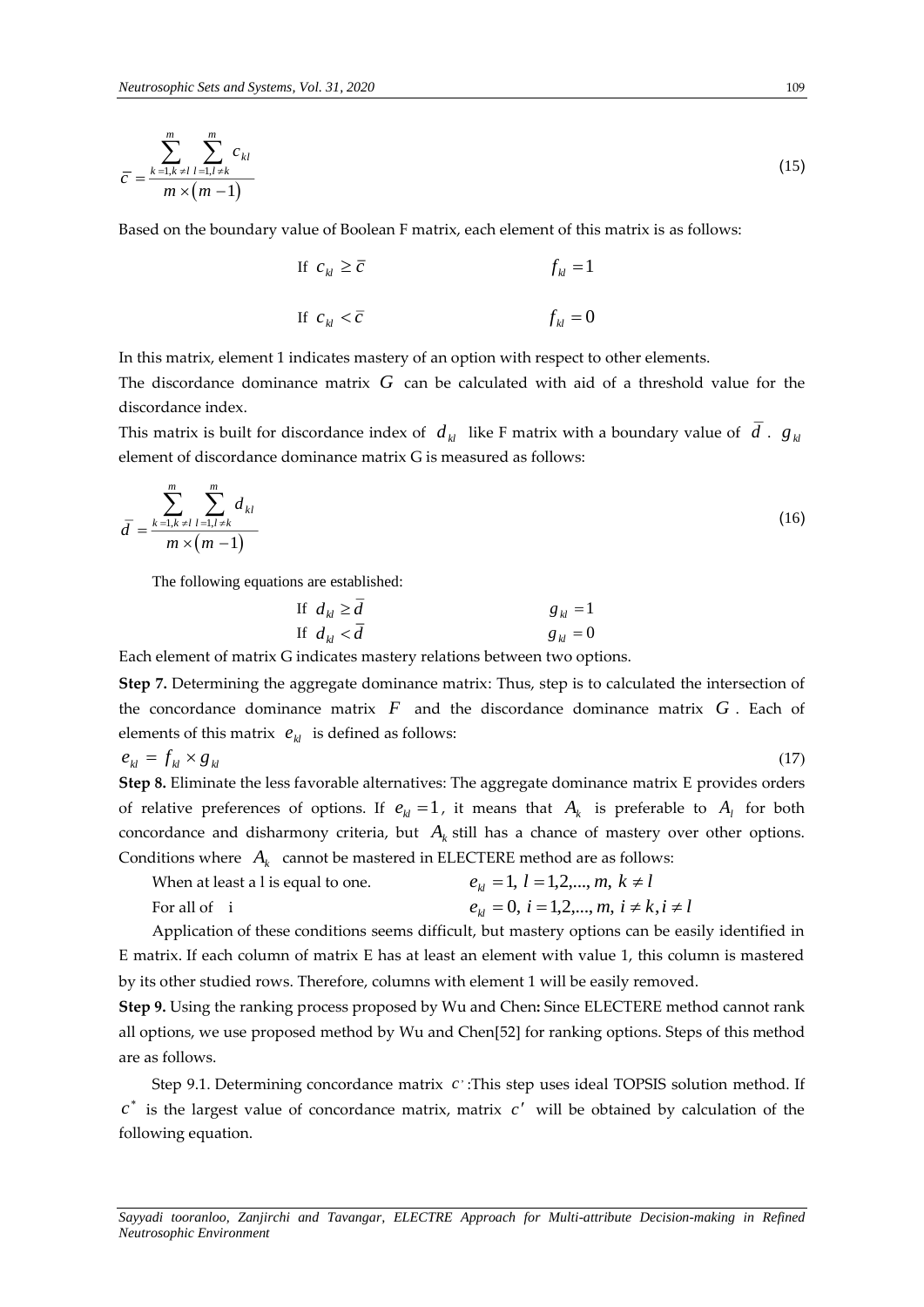$$
c_{kl}^{\prime} = c^* - c_{kl} \tag{18}
$$

Step 9.2. Determining discordance matrix  $d'$ : If  $d^*$  is the largest value of discordance matrix, matrix  $\,d^{\,\cdot}\,$  will be obtained by calculation of the following equation.

$$
d_{kl}^{\prime} = d^* - d_{kl} \tag{19}
$$

Step 9.3. Determining the aggregate dominance matrix *P* :

$$
P = \begin{bmatrix} - & p_{12} & \dots & p_{1m} \\ p_{21} & - & p_{23} & p_{2m} \\ \vdots & & & \\ p_{m1} & p_{m2} & p_{m(m-1)} & - \end{bmatrix}
$$

Each element of matrix *P* is defined according to the following equation.

$$
p_{kl} = \frac{d_{kl}}{c_{kl} + d_{kl}}
$$
 (20)

Here,  $c_{kl}$  is the element of concordance dominance matrix, and  $d_{kl}$  is the element of discordance dominance matrix.

Step 9.4. Determining the best alternative: According to results of Step 9-3, we can obtain the combinatorial evaluation of options through Equation 21.

$$
\overline{p}_k = \frac{1}{m-1} \sum_{l=1, l \neq k}^{m} p_{kl}, k = 1, 2, ..., m
$$
\n(21)

Then, the best option is specified according to Equation 22, and finally options are ranked incrementally.

$$
A^* = \max\{\overline{p}_k\} \tag{22}
$$

 $A^*$  is the best alternative.

The process summary of the proposed method is shown in Figure 1.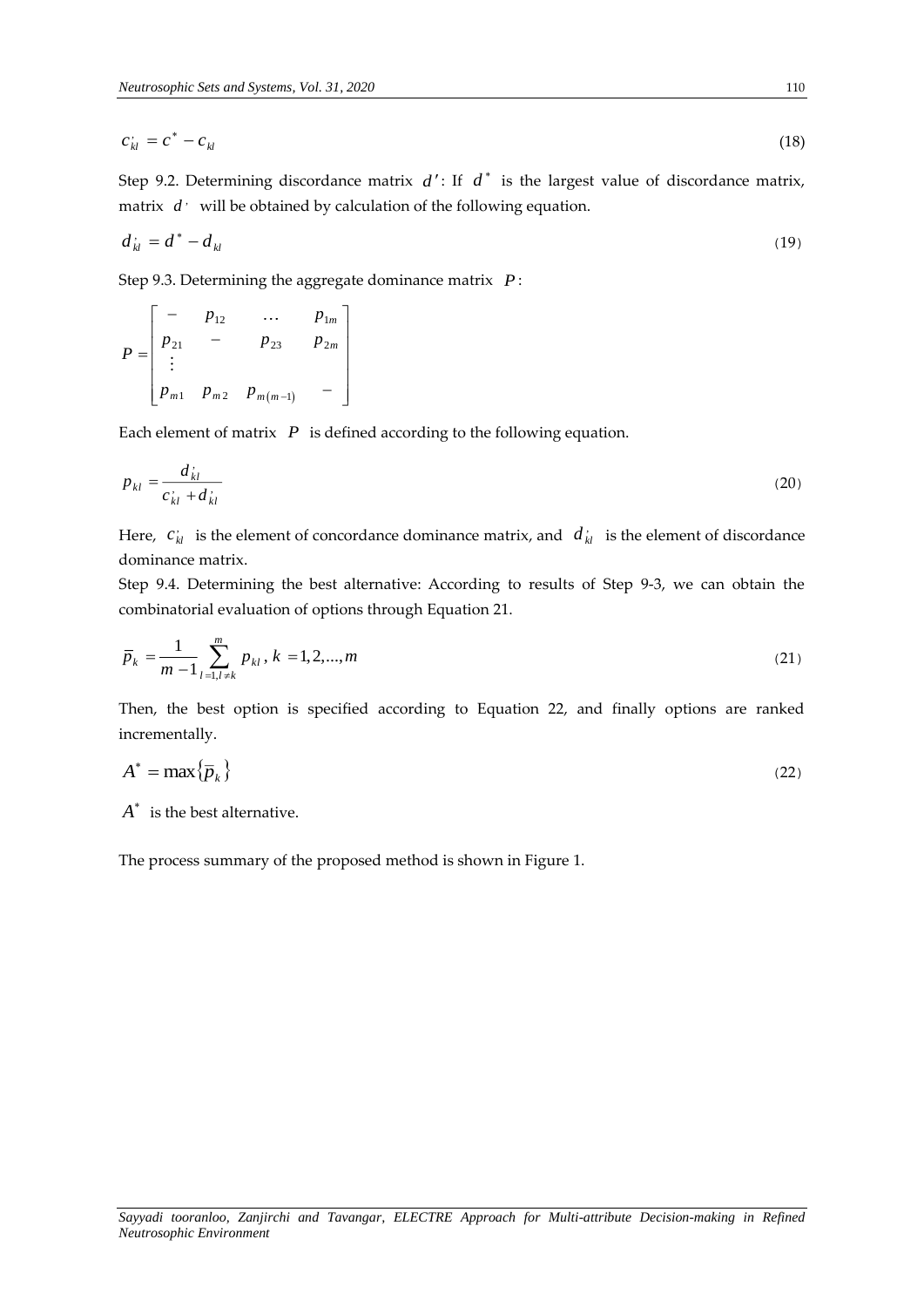

**Figure 1:** The proposed model of Neutrosophic ELECTRE

## **4. Numerical example**

In this section, we solve a problem to show the effectiveness of the proposed approach. There are three alternatives  $A_1, A_2, A_3$  and five criteria  $C_1, C_2, C_3, C_4, C_5$ . Then, the proposed procedure for solving the problem is provided using the following steps.

Step 1. Constructing the decision matrix: The results of the evaluation of alternatives by four experts, based on the criteria, are shown in the table below: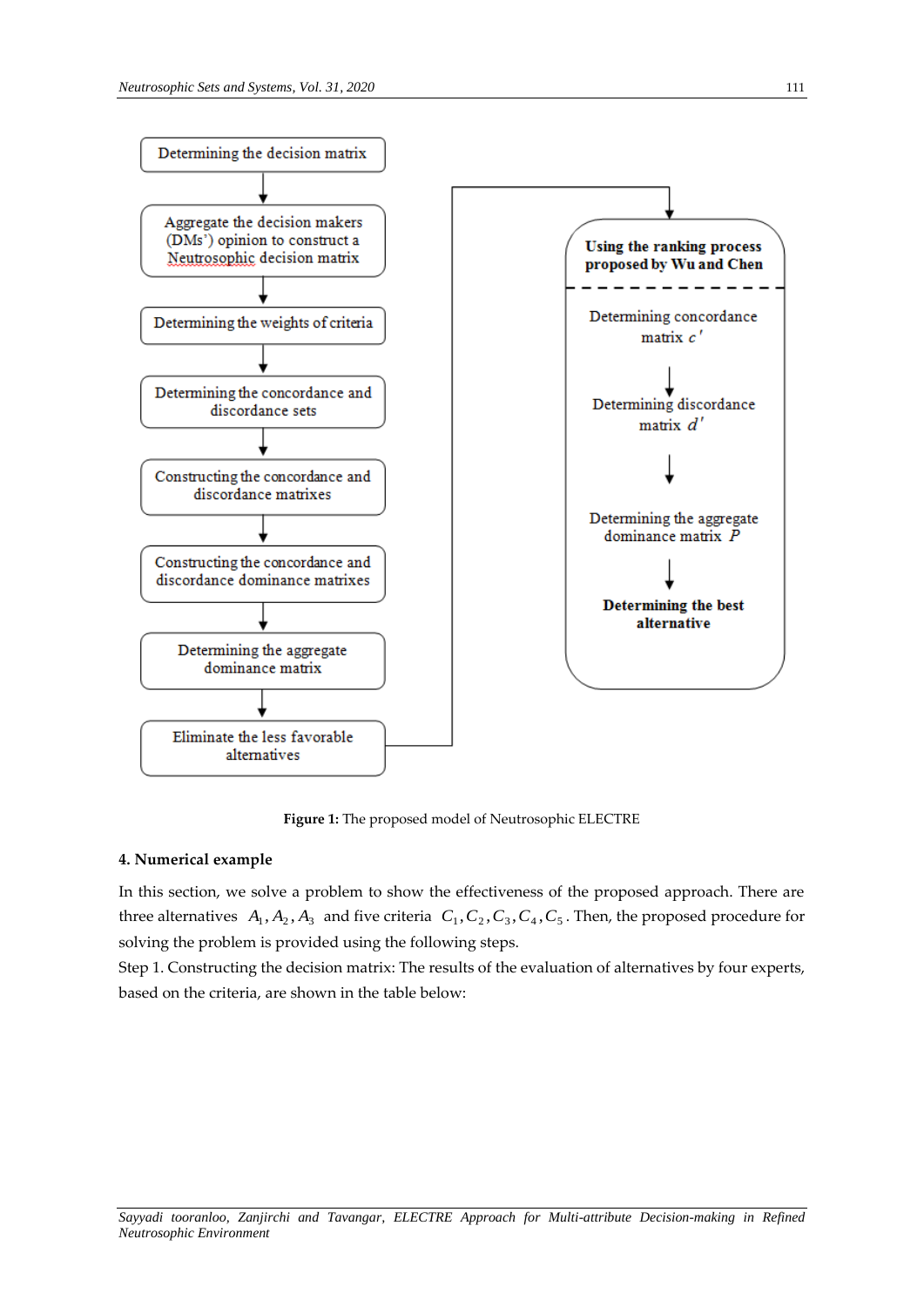| $D_{1}$                    | $C_{1}$          | $C_{2}$         | $C_3$           | $C_{4}$         | $C_5$           |
|----------------------------|------------------|-----------------|-----------------|-----------------|-----------------|
| A <sub>1</sub>             | (0.7, 0.2, 0.1)  | (0.8, 0.3, 0.3) | (0.4, 0.1, 0.2) | (0.5, 0.1, 0.1) | (0.6, 0.4, 0.1) |
| $A_{2}$                    | (0.6, 0.2, 0.1)  | (0.7, 0.4, 0.2) | (0.3, 0.2, 0.1) | (0.3, 0.1, 0.2) | (0.8, 0.2, 0.2) |
| A <sub>3</sub>             | (0.7, 0.1, 0.2)  | (0.6, 0.2, 0.2) | (0.4, 0.4, 0.4) | (0.6, 0.1, 0.1) | (0.7, 0.1, 0.1) |
| $D_{2}$                    | $C_1$            | c <sub>2</sub>  | $C_3$           | $C_{4}$         | $C_5$           |
| $A_{1}$                    | (0.8, 0.2, 0.1)  | (0.7, 0.1, 0.2) | (0.5, 0.1, 0.1) | (0.6, 0.2, 0.3) | (0.5, 0.6, 0.1) |
| $A_{2}$                    | (0.7, 0.3, 0.2)  | (0.6, 0.1, 0.1) | (0.6, 0.2, 0.3) | (0.5, 0.1, 0.2) | (0.4, 0.5, 0.2) |
| $A_3$                      | (0.6, 0.2, 0.2)  | (0.8, 0.2, 0.1) | (0.6, 0.1, 0.2) | (0.7, 0.1, 0.1) | (0.5, 0.5, 0.1) |
| $D_3$                      | C <sub>1</sub>   | $c_{2}$         | $C_3$           | $c_4$           | $C_5$           |
| $A_{1}$                    | (0.9, 0.1, 0.1)  | (0.5, 0.3, 0.2) | (0.6, 0.4, 0.1) | (0.2, 0.5, 0.3) | (0.4, 0.4, 0.4) |
| $A_{2}$                    | (0.8, 0.2, 0.1)  | (0.6, 0.3, 0.1) | (0.5, 0.4, 0.1) | (0.4, 0.2, 0.1) | (0.5, 0.3, 0.2) |
| A <sub>3</sub>             | (0.8, 0.1, 0.2)  | (0.7, 0.1, 0.1) | (0.6, 0.3, 0.2) | (0.4, 0.1, 0.1) | (0.6, 0.1, 0.2) |
| $D_{\scriptscriptstyle 4}$ | $C_1$            | $c_{2}$         | $C_3$           | $C_{4}$         | $C_5$           |
| $A_{1}$                    | (0.6, 0.1, 0.1)  | (0.8, 0.2, 0.1) | (0.9, 0.2, 0.3) | (0.7, 0.4, 0.3) | (0.7, 0.3, 0.4) |
| $A_{2}$                    | (0.7, 0.2, 0.01) | (0.7, 0.1, 0.3) | (0.7, 0.3, 0.1) | (0.6, 0.5, 0.1) | (0.6, 0.2, 0.4) |
| $A_{3}$                    | (0.7, 0.1, 0.2)  | (0.6, 0.1, 0.2) | (0.6, 0.2, 0.1) | (0.7, 0.1, 0.3) | (0.7, 0.3, 0.2) |

**Table 2.** Evaluation of alternatives by neutrosophic numbers

Step 2. Aggregate the decision makers (DMs') opinion to construct a neutrosophic decision matrix: The aggregated decision matrix can be determined by applying the aggregated operator  $\, (6)\,$  and is calculated as shown below:

|              | U                     | $\mathfrak{c}$        | $\mathsf{C}$          |                       |                       |
|--------------|-----------------------|-----------------------|-----------------------|-----------------------|-----------------------|
| А,           | (0.738, 0.144, 0.1)   | (0.695, 0.203, 0.187) | (0.57, 0.162, 0.158)  | (0.465, 0.244, 0.225) | (0.543, 0.414, 0.193) |
| $A_{\alpha}$ | (0.693, 0.222, 0.067) | (0.65, 0.184, 0.158)  | (0.499, 0.259, 0.133) | (0.436, 0.175, 0.144) | (0.559, 0.278, 0.238) |
| $A_{2}$      | (0.693, 0.12, 0.2)    | (0.67, 0.144, 0.143)  | (0.54, 0.219, 0.201)  | (0.593, 0.1, 0.132)   | (0.619, 0.201, 0.139) |

**Table 2.** The aggregated neutrosophic decision matrix

Step 3. Determining the weights of the criteria: The weight matrix (see Table 3) of the criteria described in this problem can be displayed as follows:

|       | $C_{\mathcal{D}}$<br>$C_{1}$ |                 | $C_{\mathcal{D}}$ |                  |                 |  |
|-------|------------------------------|-----------------|-------------------|------------------|-----------------|--|
| $D_1$ | (0.9, 0.1, 0.2)              | (0.8, 0.2, 0.3) | (0.5, 0.4, 0.3)   | (0.5, 0.2, 0.15) | (0.5, 0.4, 0.4) |  |
| $D_2$ | (0.8, 0.2, 0.1)              | (0.7, 0.1, 0.3) | (0.6, 0.3, 0.3)   | (0.8, 0.25, 0.1) | (0.6, 0.3, 0.4) |  |
| $D_3$ | (0.6, 0.3, 0.2)              | (0.5, 0.3, 0.2) | (0.8, 0.2, 0.1)   | (0.7, 0.2, 0.1)  | (0.4, 0.4, 0.4) |  |
| $D_4$ | (0.6, 0.1, 0.2)              | (0.6, 0.1, 0.2) | (0.6, 0.2, 0.3)   | (0.5, 0.1, 0.2)  | (0.3, 0.2, 0.1) |  |

**Table 3.** Weight matrix of criteria

The aggregated weights for all criteria are presented below: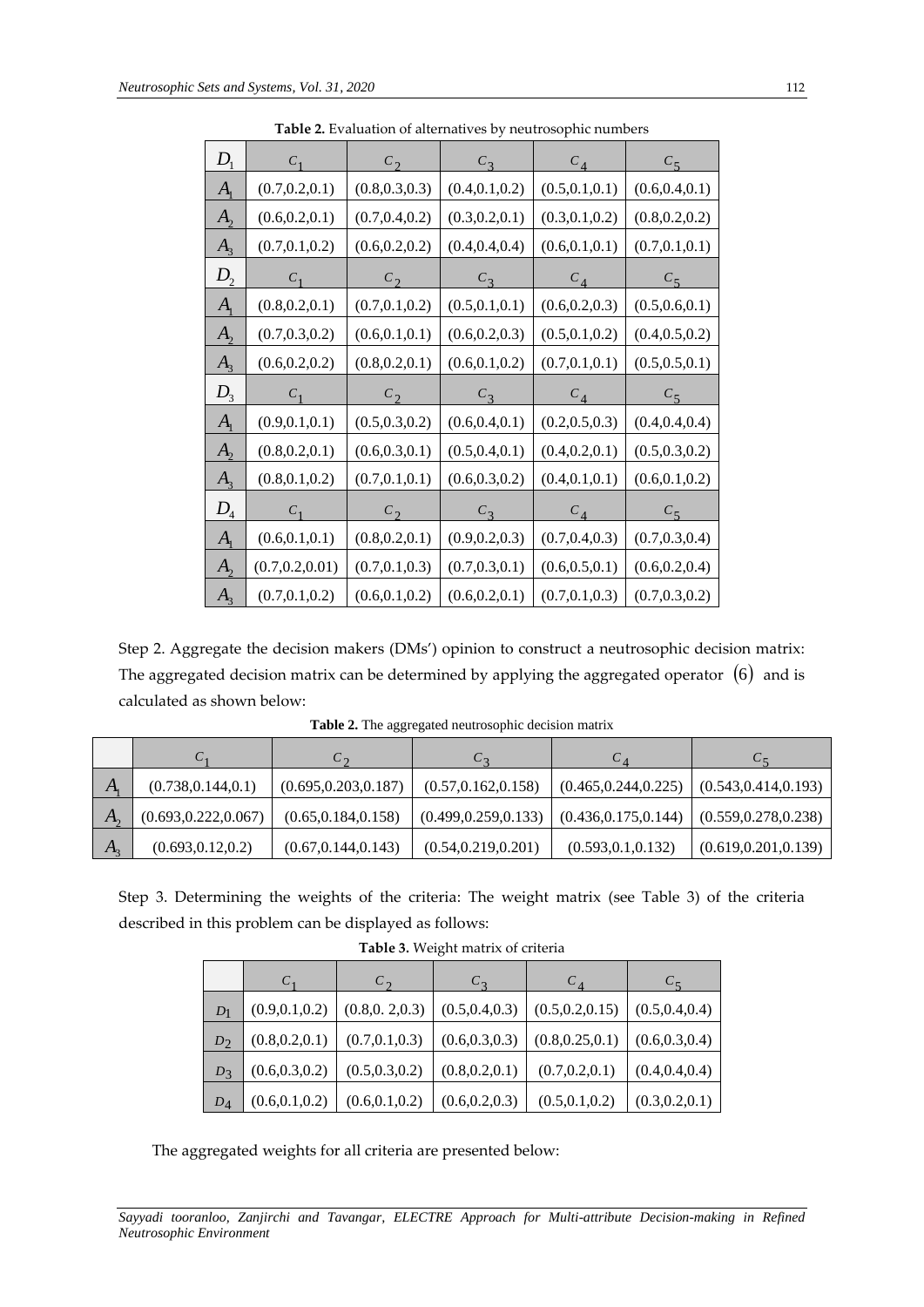|  |  | $(0.725, 0.15, 0.166)$ $(0.653, 0.15, 0.25)$ $(0.604, 0.27, 0.241)$ $(0.608, 0.178, 0.133)$ $(0.444, 0.31, 0.281)$ |  |
|--|--|--------------------------------------------------------------------------------------------------------------------|--|

**Table 4.** The aggregated weights of criteria

According to Table.4 and equation 5, the crisp of weights of criteria are presented as following:

**Table 6.** The crisp of weights of criteria

| CRITER A                                                                         |  |  |  |
|----------------------------------------------------------------------------------|--|--|--|
| Crisp weight $\vert 0.204 \vert 0.202 \vert 0.200 \vert 0.202 \vert 0.192 \vert$ |  |  |  |

Step 4. Determining the concordance and discordance sets**:** In this step, assume that the subjective importance of attributes, W, is given by the decision maker, the decision maker also gives the relative weight (*<sup>W</sup>* )

$$
W' = \{w_C, w_{C'}, w_{C'}, w_D, w_{D'}, w_{D'}\} = \left\{1, \frac{2}{3}, \frac{1}{3}, 1, \frac{2}{3}, \frac{1}{3}\right\}
$$

The strong concordance set described in this problem can be displayed as follows:

$$
C = \begin{bmatrix} - & - & C_3 \\ C_4 & - & - \\ C_4, C_5 & C_2, C_4, C_5 & - \end{bmatrix}
$$

The moderate concordance set described in this problem can be displayed as follows:

$$
C' = \begin{bmatrix} - & - & C_1 \\ - & - & C_1 \\ - & - & - \end{bmatrix}
$$

The weak concordance set described in this problem can be displayed as follows:

$$
C'' = \begin{bmatrix} - & C_1, C_2, C_3 & C_2 \\ C_5 & - & - \\ - & C_1, C_3 & - \end{bmatrix}
$$

The strong discordance set described in this problem can be displayed as follows:

$$
D = \begin{bmatrix} - & C_4 & C_4, C_5 \\ - & - & C_2, C_4, C_5 \\ C_3 & - & - \end{bmatrix}
$$

The moderate discordance set described in this problem can be displayed as follows:

$$
D' = \begin{bmatrix} - & - & - \\ - & - & - \\ C_1 & - & - \end{bmatrix}
$$

The weak discordance set described in this problem can be displayed as follows: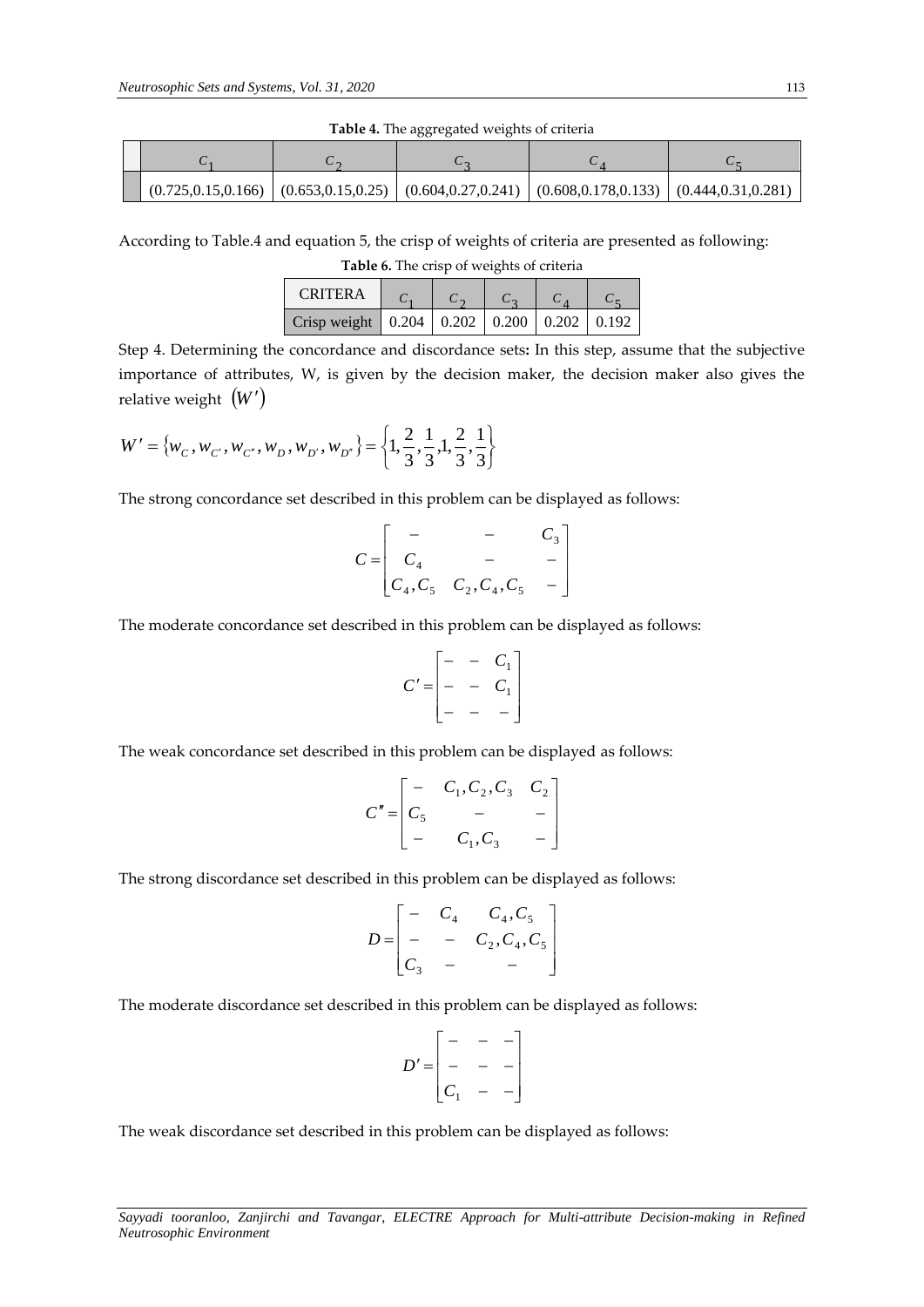$$
D'' = \begin{bmatrix} - & C_5 & - \\ C_1, C_2, C_3 & - & C_3 \\ C_2 & - & - \end{bmatrix}
$$

Step 5. Calculating the concordance and discordance matrixes: The concordance matrix described in this problem can be calculated as follows:

$$
C = \begin{bmatrix} - & 0.202 & 0.403 \\ 0.266 & - & 0.136 \\ 0.394 & 0.733 & - \end{bmatrix}
$$

The discordance matrix described in this problem can be calculated as follows:

$$
D = \begin{bmatrix} - & 0.578 & 0.999 \\ 0.289 & - & 0.650 \\ 0.111 & 0 & - \end{bmatrix}
$$

Step 6. Determining the concordance and discordance dominance matrixes: The concordance dominance matrix can be determined. The average concordance index is:

$$
\overline{c} = \frac{\sum_{k=1, k \neq l}^{3} \sum_{l=1, l \neq k}^{3} c_{kl}}{3 \times 2} = 0.356
$$
\n
$$
F = \begin{bmatrix} - & 0 & 1 \\ 0 & - & 0 \\ 1 & 1 & - \end{bmatrix}
$$

The discordance dominance matrix can be determined. The average discordance index is:

$$
\bar{d} = \frac{\sum_{k=1, k \neq l}^{3} \sum_{l=1, l \neq k}^{3} d_{kl}}{3 \times 2} = 0.438
$$
\n
$$
G = \begin{bmatrix} - & 0 & 0 \\ 1 & - & 0 \\ 1 & 1 & - \end{bmatrix}
$$

Step 7. Determining the aggregate dominance matrix: The aggregate dominance matrix can be determined.

$$
E = \begin{bmatrix} - & 0 & 0 \\ 0 & - & 0 \\ 1 & 1 & - \end{bmatrix}
$$

Step 8. Eliminating the less favourable alternatives: Using the seventh step, we remove the undesirable alternative. Matrix E provides the following ranking Figure. 2.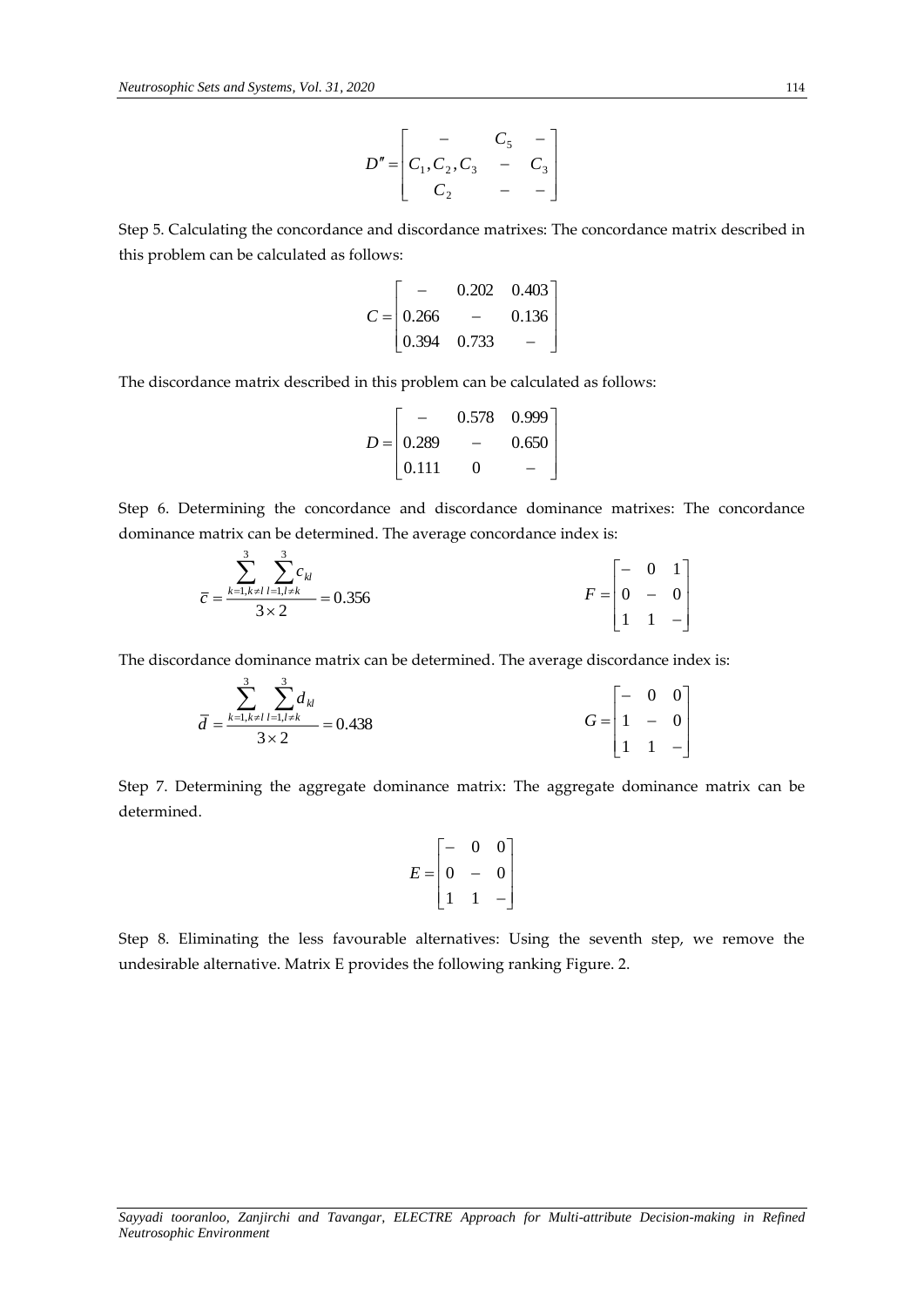

**Figure 2**. Ranking of Matrix E

It is obvious that  $A_3$  is preferred to  $A_1$  and  $A_2$ . But two alternatives of  $A_1$  and  $A_2$  cannot be ranked. This condition appears difficult to apply, but the dominated alternatives can be easily identified in the E matrix. In this section it used ranking process proposed by wu and chen. This process is as following:

Step 9. Using the ranking process:

9.1. Determining concordance matrix  $|c\rangle$ : The concordance dominance matrix can be calculated as follows:( $c^* = 0.733$ )

$$
C = \begin{bmatrix} - & 0.531 & 0.330 \\ 0.467 & - & 0.597 \\ 0.339 & 0 & - \end{bmatrix}
$$

9.2. Determining discordance matrix  $d$  : The discordance dominance matrix can be calculated as follows:(  $d^* = 0.999$  )

$$
D' = \begin{bmatrix} - & 0.421 & 0 \\ 0.710 & - & 0.349 \\ 0.888 & 0.999 & - \end{bmatrix}
$$

9.3. Determining the aggregate dominance matrix *P* **:** The aggregate dominance matrix can be calculated as follows:

$$
P = \begin{bmatrix} - & 0.442 & 0 \\ 0.603 & - & 0.369 \\ 0.724 & 1 & - \end{bmatrix}
$$

9.4. Determining the best alternative: According to the values of  $\overline{P}$  the best alternative is determined.

 $\overline{P}_1 = 0.221, \overline{P}_2 = 0.486, \overline{P}_3 = 0.862$ 

The optimal ranking order of the alternatives is given by  $|A_3>A_2>A_1|$ . The best alternative is  $A_3$ .

# **5. Conclusion**

This paper has proposed an approach for solving MCDM problems using neutrosophic and ELECTRE method. In many cases, it is difficult for decision-makers to precisely express a preference when solving Multi-attribute decision making (MADM) problems with uncertain information. SVNSES is an effective and useful decision-making tool to describe indeterminate and inconsistent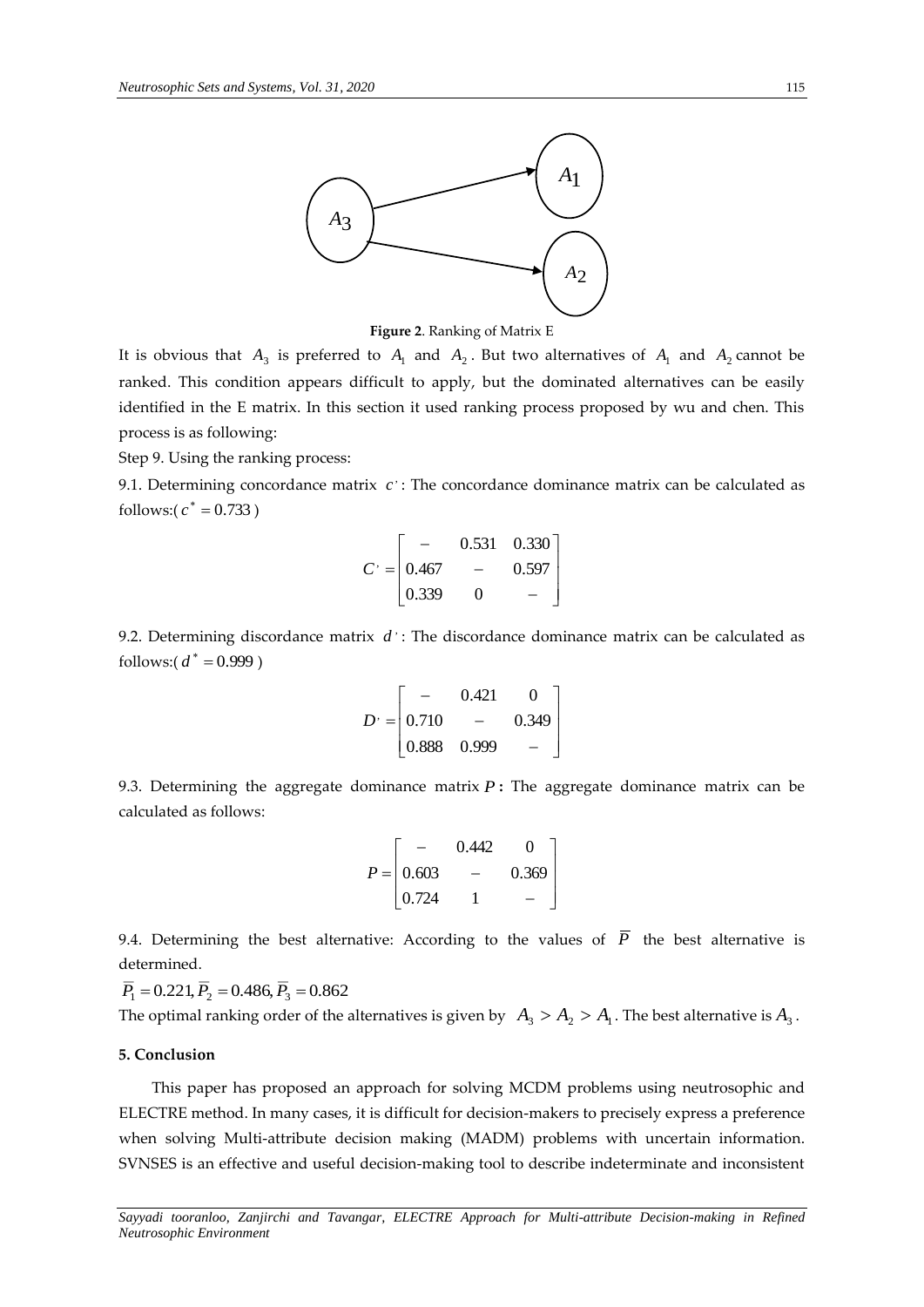information and it is also possible for a user to view the opinions of all experts in a single model. Since SVNNs reflect not only the degrees of truth (membership) and falsity (non-membership), but also indeterminacy, the evaluation information was described more comprehensively in the proposed approach. This paper is devoted to present a new ELECTERE-based approach for MADM under neutrosophic environment. In the evaluation process, the ratings of each alternative with respect to each attribute are given as linguistic variables characterized by single-valued neutrosophic numbers. After the formation and integration of the decision matrix, the weights of the criteria were calculated. After that, were determined concordance and discordance sets and matrixes, respectively. Then were formed the concordance and discordance dominance matrixes. In the next step, was created the aggregate dominance matrix and then was paid to eliminating the less favourable alternatives. Finally, by using concordance and discordance matrixes and the aggregate dominance matrix, was donned the ranking of alternatives and it was found the best alternative. The results showed that the A<sup>3</sup> was the best. The advantage of the proposed method is more suitable for solving multiple attribute decision-making problems with neutrosophic information because neutrosophic sets can handle indeterminate and inconsistent information and are the extension of intuitionistic fuzzy sets. The future work is to develop other aggregated algorithms for some other practical decision-making problems, such as supply chain management, personal selection in academia, project evaluation, manufacturing systems, and many other areas of management systems. Also, in the future, the proposed method can be used for dealing with interval-valued neutrosophic soft expert based MCDM problems. Also, this approach can be applied to other multi-criteria decision-making methods, including VIKOR, DEMTEL, PROMOTHEE and etc, also weight determination techniques; It can also be comparing the results of solving these methods with the results of these techniques in fuzzy and intuitionistic fuzzy environments.

#### **Funding:** This research received no external funding.

**Conflicts of Interest:** The authors declare no conflict of interest.

# **References**

- 1. Xu, Z. and R.R. Yager, *Dynamic intuitionistic fuzzy multi-attribute decision making.* International Journal of Approximate Reasoning, 2008. **48**(1): p. 246-262.
- 2. Liu, S. and Y. Lin, *Grey information: theory and practical applications*. 2006: Springer Science & Business Media.
- 3. Atanassov, K.T., *Intuitionistic fuzzy sets.* Fuzzy sets and Systems, 1986. **20**(1): p. 87-96.
- 4. Atanassov, K., *Intuitionistic fuzzy sets, VII ITKR's Session, Sofia deposed in Central Sci.* Technical Library of Bulg. Acad. of Sci, 1983. **1697**: p. 84.
- 5. Atanassov, K. and G. Gargov, *Interval valued intuitionistic fuzzy sets.* Fuzzy sets and systems, 1989. **31**(3): p. 343-349.
- 6. Ma, X., N. Sulaiman, and M. Rani, *Applications of interval-valued intuitionistic fuzzy soft sets in a decision making problem.* Software Engineering and Computer Systems, 2011: p. 642-651.
- 7. Wang, H., et al., *Single valued neutrosophic sets.* Review of the Air Force Academy, 2010(1): p. 10.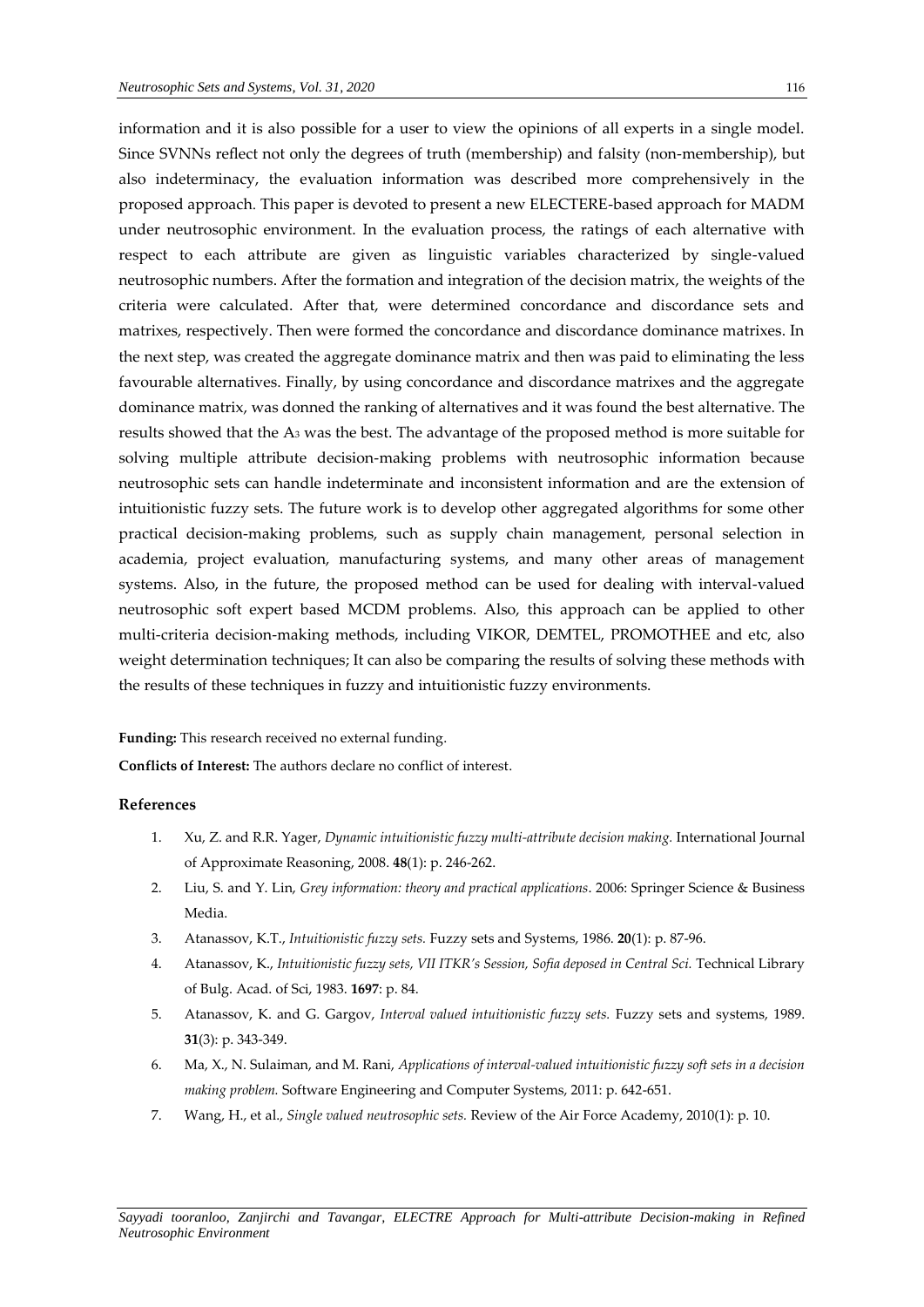- 8. Broumi, S., J. Ye, and F. Smarandache, *An Extended TOPSIS Method for Multiple Attribute Decision Making based on Interval Neutrosophic Uncertain Linguistic Variables.* Neutrosophic Sets & Systems, 2015. **8**.
- 9. Smarandache, F., *Neutrosophy: A Unifying Field in Logics: Neutrosophic Logic. Neutrosophy, Neutrosophic Set, Neutrosophic Probability*. 1999, American Research Press Santa Fe.
- 10. Ye, J., *A multicriteria decision-making method using aggregation operators for simplified neutrosophic sets.* Journal of Intelligent & Fuzzy Systems, 2014. **26**(5): p. 2459-2466.
- 11. Biswas, P., S. Pramanik, and B.C. Giri, *A new methodology for neutrosophic multi-attribute decision making with unknown weight information.* Neutrosophic Sets and Systems, 2014. **3**: p. 42-52.
- 12. Zhang, M., L. Zhang, and H. Cheng, *A neutrosophic approach to image segmentation based on watershed method.* Signal Processing, 2010. **90**(5): p. 1510-1517.
- 13. Guo, Y. and A. Şengür, *A novel image segmentation algorithm based on neutrosophic similarity clustering.* Applied Soft Computing, 2014. **25**: p. 391-398.
- 14. Ye, J., *Improved cosine similarity measures of simplified neutrosophic sets for medical diagnoses.* Artificial intelligence in medicine, 2015. **63**(3): p. 171-179.
- 15. Ansari, A., R. Biswas, and S. Aggarwal, *Proposal for applicability of neutrosophic set theory in medical AI.* International Journal of Computer Applications, 2011. **27**(5): p. 5-11.
- 16. Guo, Y. and A. Sengur, *NCM: Neutrosophic c-means clustering algorithm.* Pattern Recognition, 2015. **48**(8): p. 2710-2724.
- 17. Şahin, R. and M. Yiğider, *A Multi-criteria neutrosophic group decision making metod based TOPSIS for supplier selection.* arXiv preprint arXiv:1412.5077, 2014.
- 18. Ye, J., *Multicriteria decision-making method using the correlation coefficient under single-valued neutrosophic environment.* International Journal of General Systems, 2013. **42**(4): p. 386-394.
- 19. Ye, J., *Single valued neutrosophic cross-entropy for multicriteria decision making problems.* Applied Mathematical Modelling, 2014. **38**(3): p. 1170-1175.
- 20. Sodenkamp, M. A., Tavana, M., & Di Caprio, D, *An aggregation method for solving group multi-criteria decision-making problems with single-valued neutrosophic sets*. *Applied Soft Computing*, 2018. *71*: p. 715-727.
- 21. Liu, P., Khan, Q., & Mahmood, T, *Multiple-attribute decision making based on single-valued neutrosophic Schweizer-Sklar prioritized aggregation operator*. *Cognitive Systems Research*, 2019. *57*: p. 175-196.
- 22. Liu, P., & You, X, *Bidirectional projection measure of linguistic neutrosophic numbers and their application to multi-criteria group decision making. Computers & Industrial Engineering*, 2019. *128*: p. 447-457.
- 23. Thong, N. T., Dat, L. Q., Hoa, N. D., Ali, M., & Smarandache, F, *Dynamic interval valued neutrosophic set: Modeling decision making in dynamic environments. Computers in Industry*, 2019. *108*: p. 45-52.
- 24. Abdel-Basset, M., Saleh, M., Gamal, A., & Smarandache, F, *An approach of TOPSIS technique for developing supplier selection with group decision making under type-2 neutrosophic number.* Applied Soft Computing, 2019. *77*: p. 438-452.
- 25. Abdel-Basset, M., Atef, A., & Smarandache, F, *A hybrid Neutrosophic multiple criteria group decision making approach for project selection.* Cognitive Systems Research, 2019. *57*: p.216-227.
- 26. Abdel-Basset, M., El-hoseny, M., Gamal, A., & Smarandache, F, *A novel model for evaluation Hospital medical care systems based on plithogenic sets.* Artificial intelligence in medicine, 2019. *100*: p. 101710.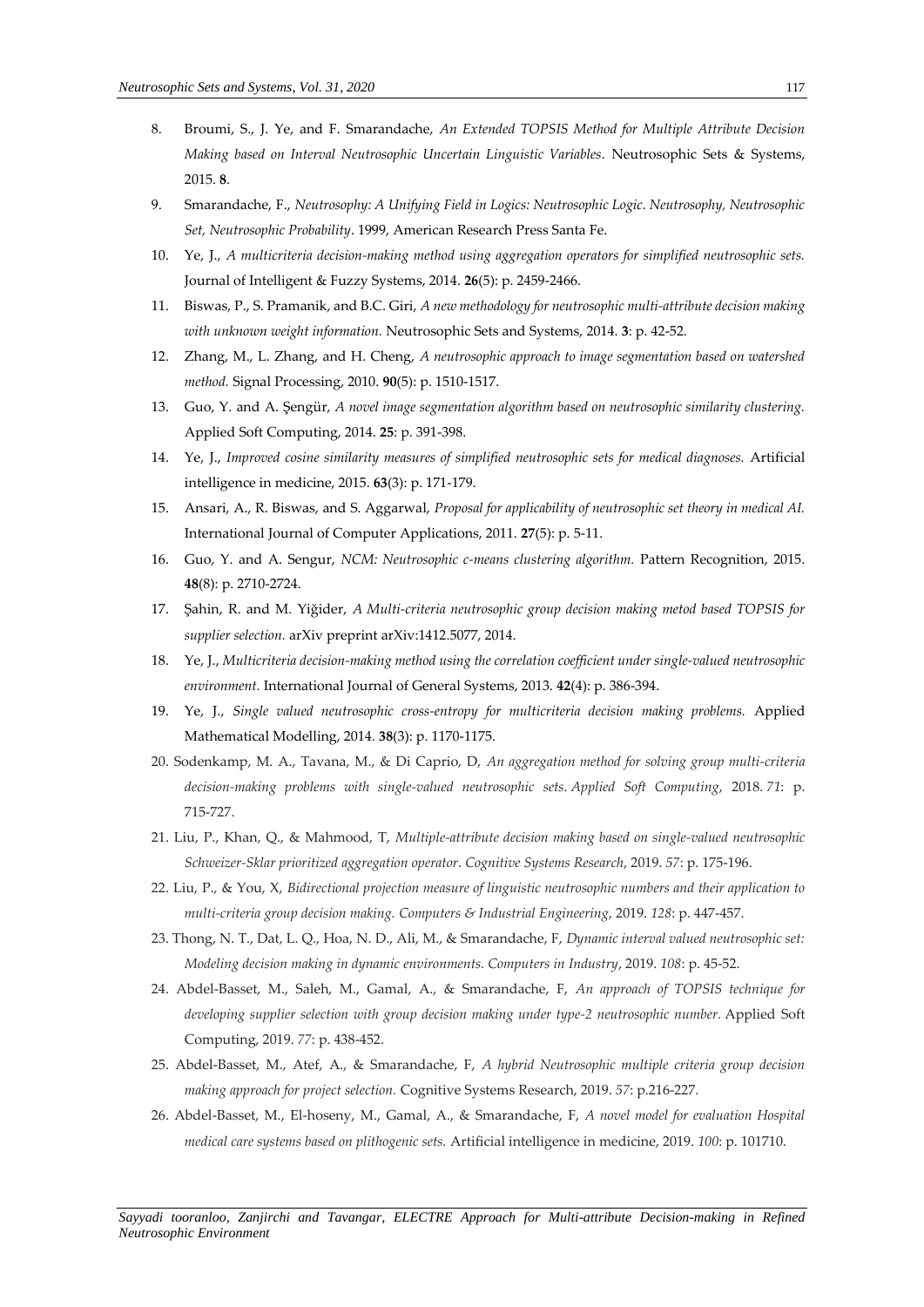- 27. Abdel-Basset, M., Mohamed, R., Zaied, A. E. N. H., & Smarandache, F, *A hybrid plithogenic decision-making approach with quality function deployment for selecting supply chain sustainability metrics.* Symmetry, 2019. *11*(7): p. 903.
- 28. Abdel-Basset, M., Nabeeh, N. A., El-Ghareeb, H. A., & Aboelfetouh, A, *Utilising neutrosophic theory to solve transition difficulties of IoT-based enterprises.* Enterprise Information Systems, 2019. p. 1-21.
- 29. Abdel-Baset, M., Chang, V., & Gamal, A, *Evaluation of the green supply chain management practices: A novel neutrosophic approach.* Computers in Industry, 2019. *108*: p. 210-220.
- 30. Benayoun, R., B. Roy, and B. Sussman, *ELECTRE: Une méthode pour guider le choix en présence de points de vue multiples.* Note de travail, 1966. **49**.
- 31. Haurant, P., P. Oberti, and M. Muselli, *Multicriteria selection aiding related to photovoltaic plants on farming fields on Corsica island: A real case study using the ELECTRE outranking framework.* Energy policy, 2011. **39**(2): p. 676-688.
- 32. Figueira, J.R., et al., *Electre Tri-C, a multiple criteria decision aiding sorting model applied to assisted reproduction.* international journal of medical informatics, 2011. **80**(4): p. 262-273.
- 33. Pasiouras, F., S. Tanna, and C. Zopounidis, *The identification of acquisition targets in the EU banking industry: An application of multicriteria approaches.* International Review of Financial Analysis, 2007. **16**(3): p. 262-281.
- 34. Cavallaro, F., *A comparative assessment of thin-film photovoltaic production processes using the ELECTRE III method.* Energy Policy, 2010. **38**(1): p. 463-474.
- 35. Montazer, G.A., H.Q. Saremi, and M. Ramezani, *Design a new mixed expert decision aiding system using fuzzy ELECTRE III method for vendor selection.* Expert Systems with Applications, 2009. **36**(8): p. 10837-10847.
- 36. Abedi, M., et al., *ELECTRE III: A knowledge-driven method for integration of geophysical data with geological and geochemical data in mineral prospectivity mapping.* Journal of applied geophysics, 2012. **87**: p. 9-18.
- 37. Figueira, J., V. Mousseau, and B. Roy, *ELECTRE methods*, in *Multiple criteria decision analysis: State of the art surveys*. 2005, Springer. p. 133-153.
- 38. Roy, B. and D. Vanderpooten, *An overview on "The European school of MCDA: Emergence, basic features and current works".* European Journal of Operational Research, 1997. **99**(1): p. 26-27.
- 39. de Almeida, A.T., *Multicriteria decision model for outsourcing contracts selection based on utility function and ELECTRE method.* Computers & Operations Research, 2007. **34**(12): p. 3569-3574.
- 40. Roy, B., *Partial preference analysis and decision-aid: The fuzzy outranking relation concept.* Conflicting objectives in Decisions, 1977: p. 40-75.
- 41. Corner, J.L. and C.W. Kirkwood, *Decision analysis applications in the operations research literature, 1970–1989.* Operations Research, 1991. **39**(2): p. 206-219.
- 42. F. Smarandache, *AUnifying Field in Logics: Neutrosophic Logic.* Neutrosophy, Neutrosophic Set, Neutrosophic Probability, American Research Press, Rehoboth, NM, 1999.
- 43. Pramanik, S., & Mondal, K. *Interval neutrosophic multi-attribute decision-making based on grey relational analysis.* Neutrosophic Sets and Systems, 2015. 9, p. 13-22.
- 44. Rivieccio, U., *Neutrosophic logics: Prospects and problems.* Fuzzy sets and systems, 2008. **159**(14): p. 1860-1868.